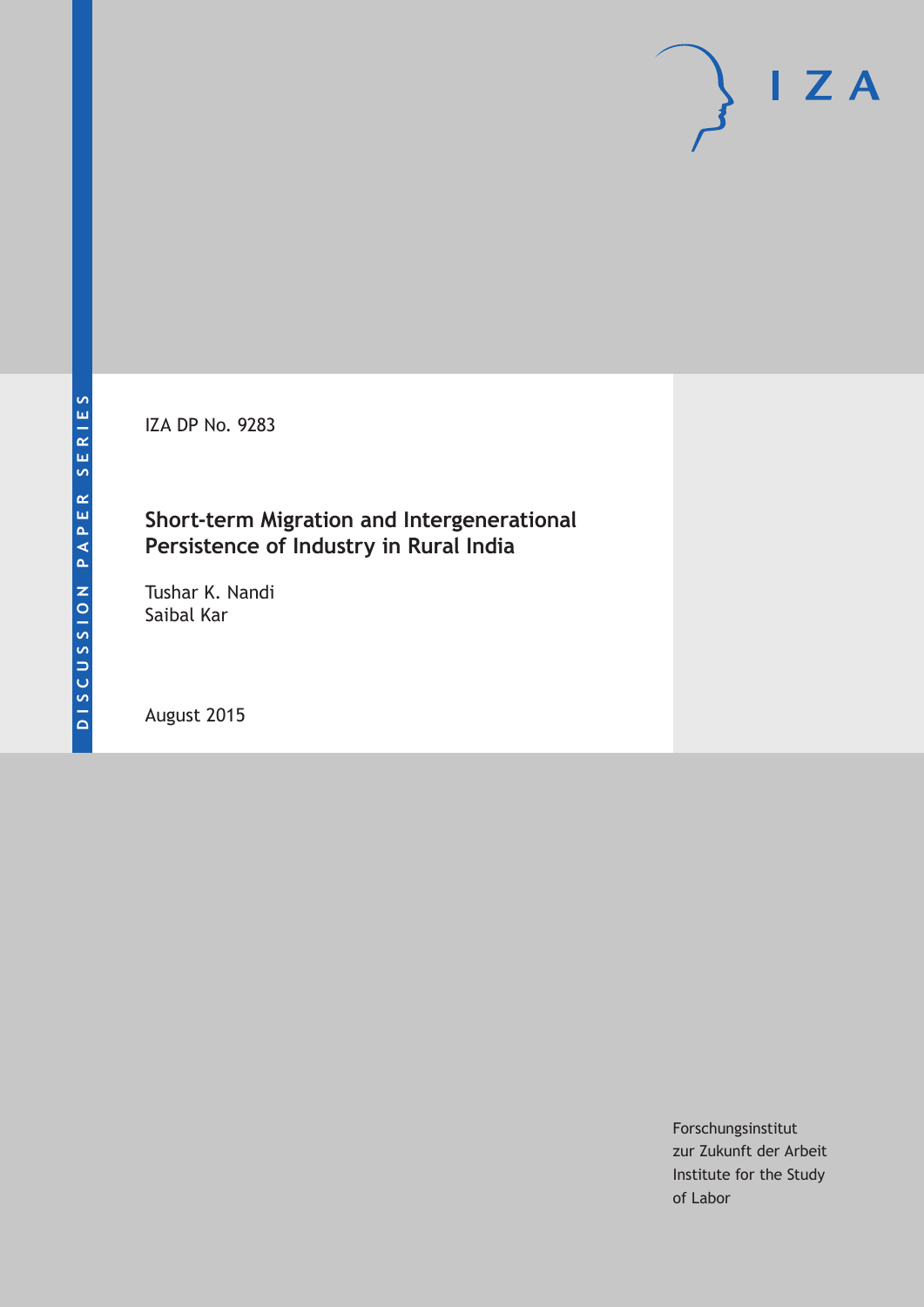# **Short-term Migration and Intergenerational Persistence of Industry in Rural India**

### **Tushar K. Nandi**

*Centre for Studies in Social Sciences, Calcutta* 

## **Saibal Kar**

*Centre for Studies in Social Sciences, Calcutta and IZA* 

### Discussion Paper No. 9283 August 2015

IZA

P.O. Box 7240 53072 Bonn Germany

Phone: +49-228-3894-0 Fax: +49-228-3894-180 E-mail: iza@iza.org

Any opinions expressed here are those of the author(s) and not those of IZA. Research published in this series may include views on policy, but the institute itself takes no institutional policy positions. The IZA research network is committed to the IZA Guiding Principles of Research Integrity.

The Institute for the Study of Labor (IZA) in Bonn is a local and virtual international research center and a place of communication between science, politics and business. IZA is an independent nonprofit organization supported by Deutsche Post Foundation. The center is associated with the University of Bonn and offers a stimulating research environment through its international network, workshops and conferences, data service, project support, research visits and doctoral program. IZA engages in (i) original and internationally competitive research in all fields of labor economics, (ii) development of policy concepts, and (iii) dissemination of research results and concepts to the interested public.

IZA Discussion Papers often represent preliminary work and are circulated to encourage discussion. Citation of such a paper should account for its provisional character. A revised version may be available directly from the author.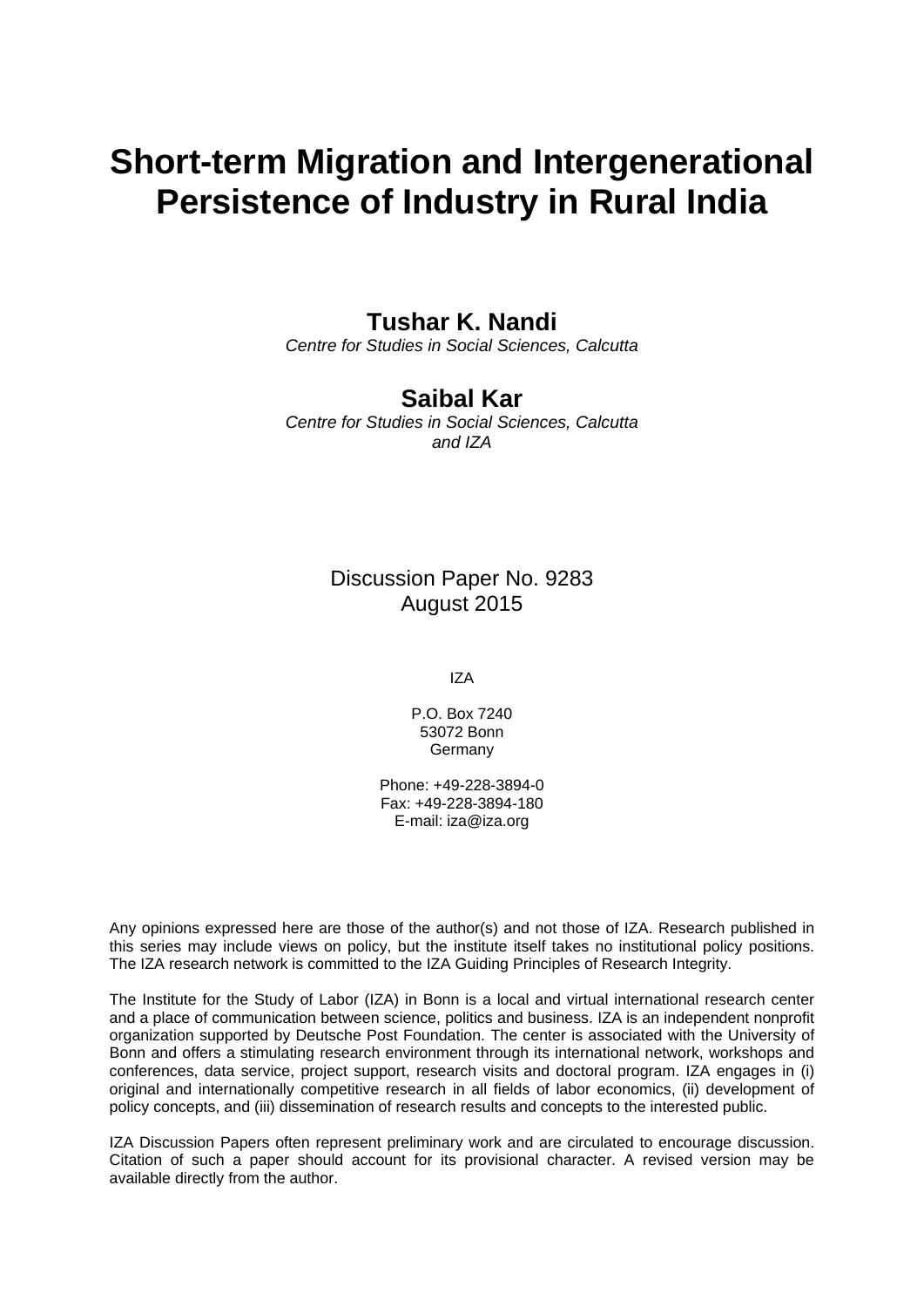IZA Discussion Paper No. 9283 August 2015

# **ABSTRACT**

# **Short-term Migration and Intergenerational Persistence of Industry in Rural India**

One of the well-known barriers to development is persistence of disadvantage among communities. The lack of occupational and therefore upward social mobility continues to restrain households from achieving socially desirable outcomes. This paper studies the effect of short-term internal migration experience on the intergenerational persistence of industry upon a migrant's return to native place. We develop an occupational choice model of a return migrant to study the relationship between the migrant's savings, skill or any other productive asset accumulation during migration and the decision to work upon return, in the industry where his/her father is employed. Using data from a nationally representative sample survey, we find that short-term migration by males reduces the probability of intergenerational persistence by 20% in rural India. Migration to urban areas, work experience in a different industry and higher frequency of migration reduce the return migrant's chance of being employed in the industry where his father is employed. The results suggest that skill formation during migration can play a key role in reducing labour market inequality by weakening the strength of intergenerational transmission of disadvantages.

JEL Classification: J24, O12, O18

Keywords: migration, occupation, industry, household survey, rural India

Corresponding author:

Saibal Kar Centre for Studies in Social Sciences, Calcutta R-1, B. P. Township Kolkata 700 094 India E-mail: Kar: saibal@cssscal.org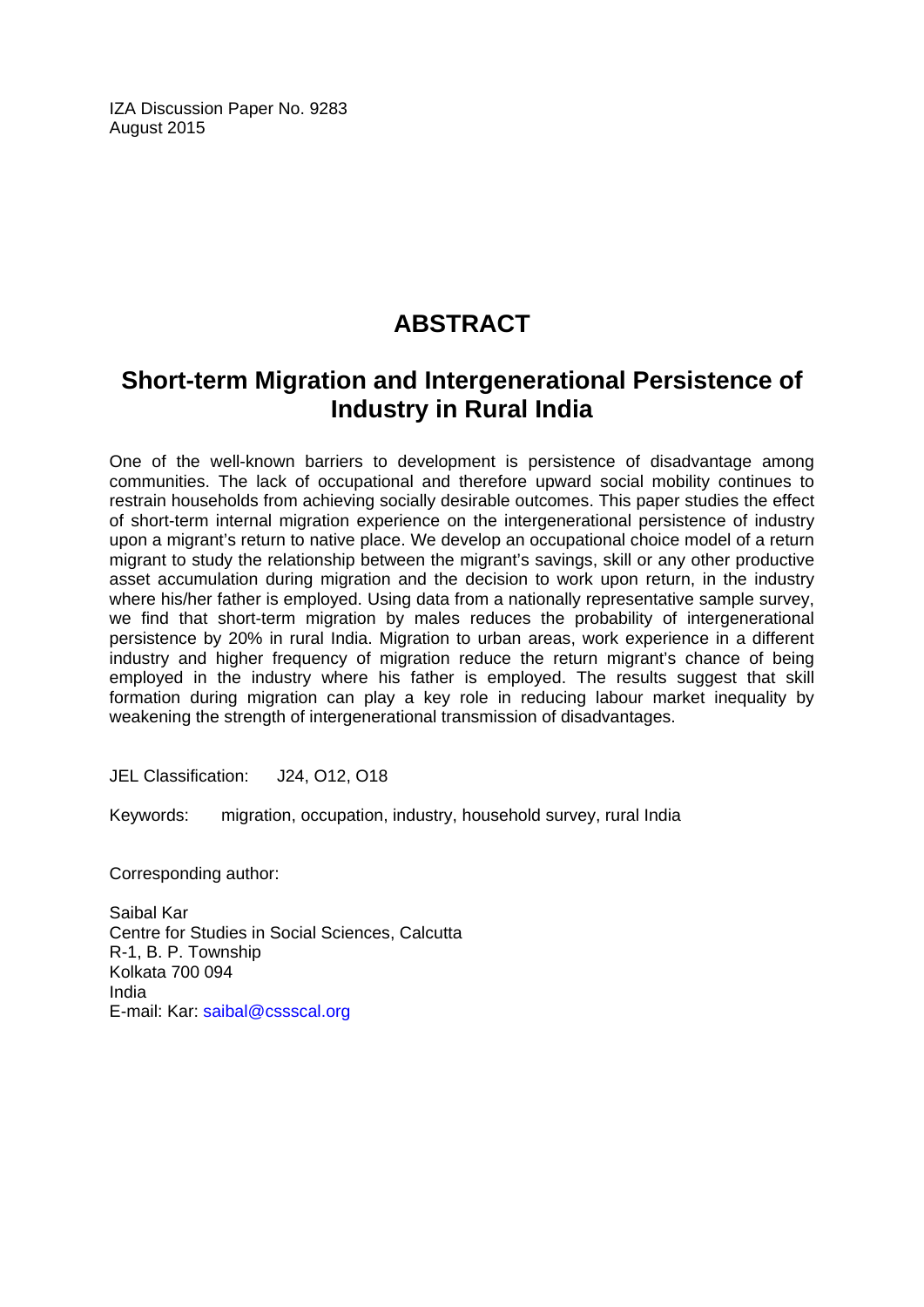### **1. Introduction**

Migration flow from the developing countries has increased over the last decades. The international migration flow and its effects, particularly through the channel of remittance, have received considerable attention in economic literature<sup>1</sup>. However, much less has been written about internal migration, though its magnitude is much higher than international migration<sup>2</sup>. India, known to be one of the largest sources of global migration and recipients of remittance, had 326 million internal migrants in 2007-08 (NSSO, 2010). This exceeds by far the estimates of Indian emigrants (11.4 million) (World Bank, 2011).

Internal migration often takes the form of seasonal or circular movements between rural and urban areas. This opens up the possibility of transmission of human, social and financial capital from urban to rural areas. The occupational choice of return migrants with international experience has been studied extensively (see Martin and Radu, 2012; Piracha and Wadean, 2010; Wahba and Zenou, 2012). Among the few studies that focused on the occupational choice of internal return migrants, Demurger and Xu (2011) studied the self-employment decision of return migrants in China. They found that both return savings and frequency of job changes are associated with higher probability that return migrants become self-employed.

This paper studies the role internal migration plays in the intergenerational mobility across industries in India. The country has witnessed rapid economic growth in the last few decades. However, there is growing concern that this economic growth has been accompanied by rising inequality. Recently, the role of intergenerational transmission of advantages or disadvantages in inequality in labour market outcomes has come to the forefront of the debate on equality of opportunities<sup>3</sup>. In this paper, we study whether internal migration experience plays any role in

1

<sup>1</sup> See Amuedo‐Dorantes and Pozo (2006), Cox‐Edwards and Rodríguez‐Oreggia (2009) and Gibson et al. (2011).

<sup>&</sup>lt;sup>2</sup> UNDP (2009) reports that the number of internal migrants is four times that of international migrants.

<sup>&</sup>lt;sup>3</sup> See Majumder (2010), Dahan and Gaviria (2001), and Nandi (2013).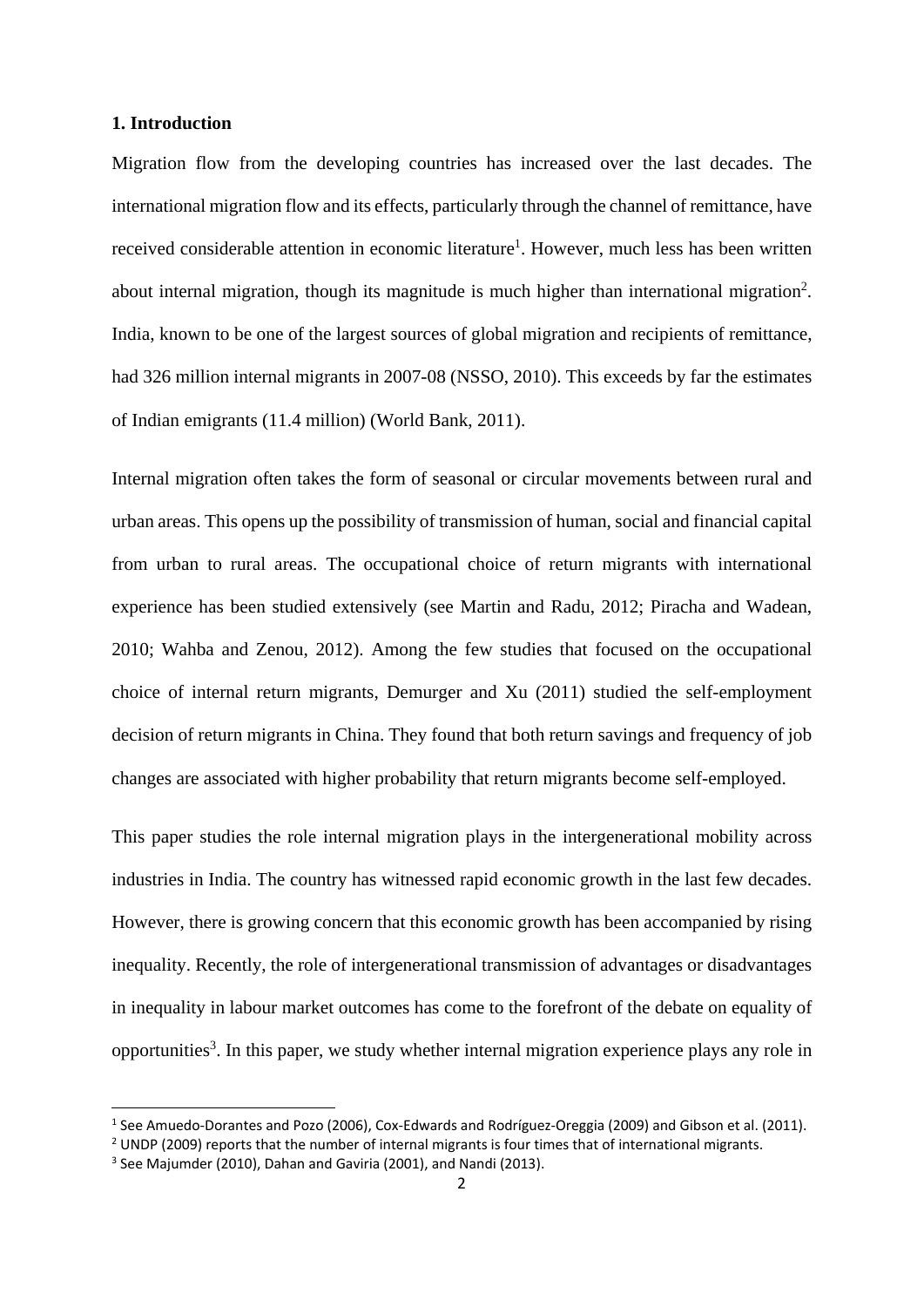the intergenerational persistence of industry. Does the skill, capital or any other productive asset accumulation during migration facilitate intergenerational mobility across industries? More precisely, is the son of a farmer who has had a short-term migration spell, less likely to work in the agricultural sector upon his return? The answer to these questions has important policy implications. If internal migration is able to break the intergenerational chain of transmission of fortune or misfortune, a policy to facilitate internal migration can reduce social inequality by reshuffling the skill and capital that determine occupational choice.

In this paper we provide a theoretical framework that models the link between skill/capital accumulation during migration and occupation choice upon return. We use data from a nationally representative sample survey to estimate the effect of short-term internal migration on the intergenerational persistence. Unlike many other studies, our data set provides information on the migrant's characteristics, destination and industry of employment during migration. We use this information to examine the heterogeneity in the effect of short-term migration on persistence. We find that short-term migration by a son reduces the probability that upon return he works in the industry where his father is employed, by 20%. Our results show that migration to urban areas, more frequent migration spells and work experience in a different sector reduce the chance of intergenerational persistence.

The rest of the paper is organised as follows. The second section provides a simple model of occupation choice of a return migrant. Section three and four present the data and estimation results, respectively. Section five presents the heterogeneity, in terms of migrant's characteristics, in the effect of short-term migration on persistence. The last section concludes the paper and provides policy recommendations.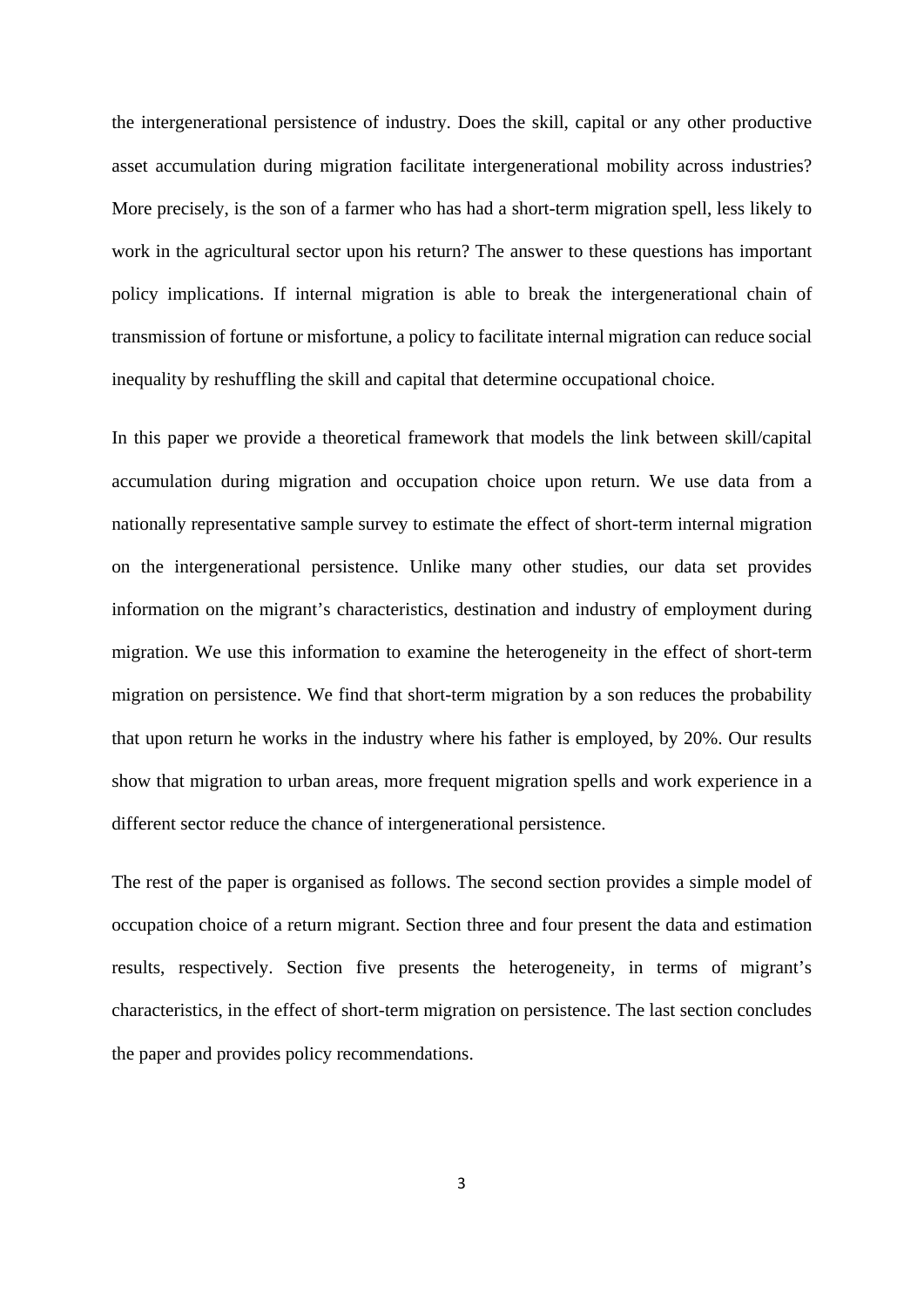### **2. A model of occupational choice of return migrant**

We use a simple model to capture the essential features of temporary migration and occupational choice at the source. Temporary migration in this framework suggests that the worker returns to his/her origin, and subsequently chooses an occupation that belongs either to the same industry or sector where his/her parent(s) worked, or in another sector unrelated to the parental profession. In this model, we assume that the individual migrates from one region of the country to another – a common feature in countries like China, India, Russia or even the United States that are spread out sufficiently to accommodate various forms of economic activities, socio-cultural diversities and regional disparities. The question we are addressing is straightforward. What are the factors that drive a representative agent (temporary migrant), as in our model, to choose the parents' occupation on return? In order to define the scope of such choice, we argue that if the occupation is the same as that of the parents, it should be considered as intergenerational persistence of occupation. Stated alternatively, the occupational persistence across generations breaks down if the agent chooses an occupation that is functionally unrelated to that of his/her immediate predecessor. The problem lends itself to a treatment of the choice of occupation distributed over two subsequent time periods, which we denote as '*t*' and '1*-t*', where the total time available to the agent over a lifetime is normalized to 1.

The individual is born with no capital or bond holdings, and supplies one unit of labour inelastically at every period. We do not add any restrictions and assumptions on the distribution of income earned during the period of migration and post-return. In earlier models (see, Katz and Stark, 1987; Djajic and Milbourne, 1988; Mesnard, 2000; Beladi and Kar, 2015; etc) the migrant's income is treated as stochastic. The earlier models also apply a discount factor to his/her income, as a migrant since staying away from home leads to disutility. The disutility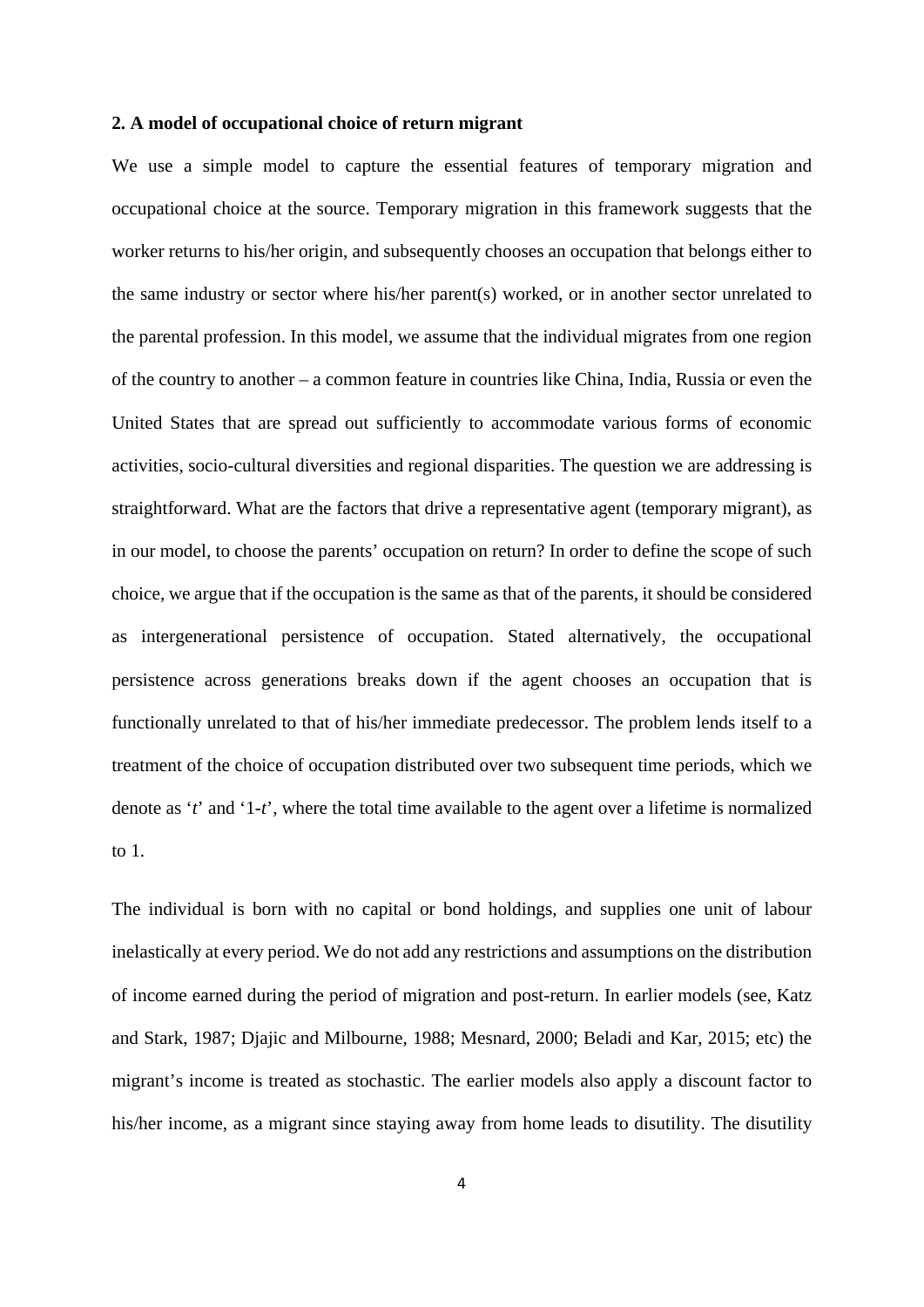discussed in such cross-border migration models emanates mainly from socio-cultural distances, which includes, but is not limited to staying away from family, localized food habits, etc. In our model the migration from one region to another may also open up issues of discounting income and consumption as a migrant, but presumably the degree of heterogeneity across regions of the same country may not be crucial as in previous models. Therefore, we dispense with the discounting factor.

We assume that the worker stays away from home as a migrant for '*t*' periods and then returns home to choose an occupation to work for over '1-*t*' periods until life ends. The worker is riskaverse, cares about his/her own consumption only and is an expected utility maximizer. Thus, we assume that the worker consumes  $C_M$  as a migrant and 'retains' *S* out of the total income earned during migration ( $W<sub>M</sub>$ ). The additive term '*S*' can be interpreted in several ways. It may be construed as savings, or as skill acquired during the period as migrant, or even as investments made in assets. Treating  $W_M$  as the *numeraire*, one can further interpret  $0 < S < 1$ , as the probability with which the migrant adopts the parental occupation or chooses an alternative on return. In fact, we show that *S* is the crucial determinant of the occupational choice in our model. In addition, if, moving away from a representative agent structure, we consider a mass of identical individuals instead, then the critical value of *S* should serve as a separating equilibrium between who chooses the parental occupation and who the alternative, *ex post*. In other words, one can consider that the workers are distributed uniformly on a scale of skill accumulation or savings, such that,  $S \in [0,1]$ . If the critical value of *S* (given that it exists and is unique) is obtained from the decision problem we discuss next, then workers with *S* greater than the critical value  $(S^*)$  choose an alternative occupation, while those with  $S < (S^*)$ stay in the parental occupation. It should mean that the level of skill/savings accumulated as a migrant regardless of the occupation he/she engages in, is decisive for future action. Presently,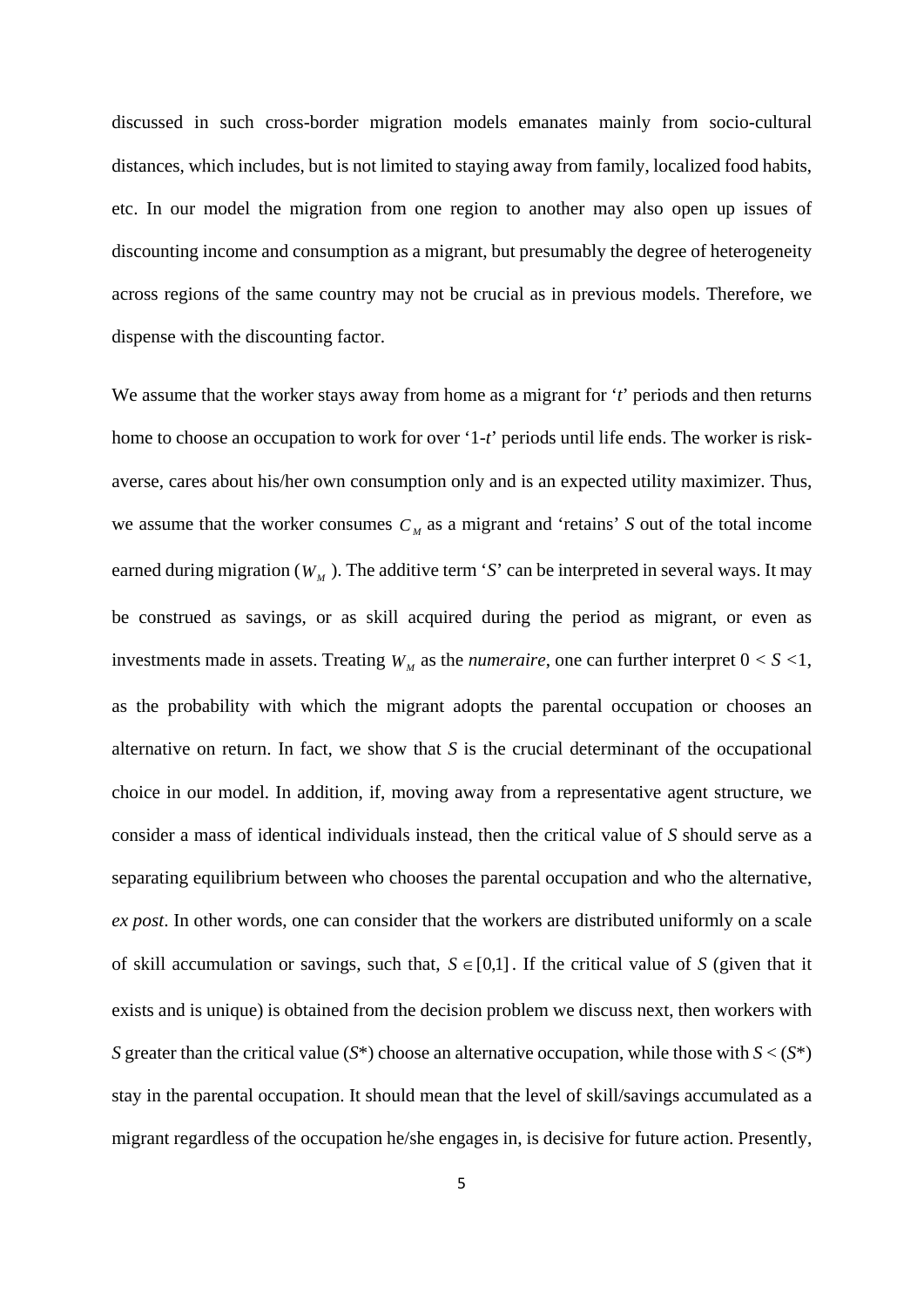we will assume that 0 < *S* < 1 without further restrictions on the distribution of *S*. The worker does not borrow and does not lend at any point, and he is not finance constrained.

The worker faces a von-Neumann-Morgenstern type direct utility function with constant absolute risk aversion (CARA),  $U = -\exp(-X_j)$ ,  $U' > 0$ ,  $U'' < 0$ , where  $X_j$  is the level of consumption for activity *j*. Thus, as a migrant  $(M)$  over *t* periods the worker consumes  $C<sub>M</sub>$  and retains *S*. The consumption as a migrant is random and there is an additive uncertainty (  $0 < \beta < 1$ ), such that,

$$
EU(M) = -t \int \int \exp(-C_M - S + \beta) dS d\beta \tag{1}
$$

or, 
$$
EU(M) = \exp(-C_M - S + \beta)t
$$
 (2)

Next, consider the occupational choice facing the worker on return.

$$
EU(R) = -(1-t)\int \exp[-(1-S)C_p - S(C_A)]dS
$$
 (3)

Equation (3) suggests that over (1-*t*) periods, the individual either joins a new occupation that allows him/her to consume  $(C_A)$  with probability *S* or stays in the parental occupation with probability (1-*S*) and consumes  $(C_p)$ .

This leads to,

$$
EU(R) = -\frac{(1-t)\exp[-(1-S)C_p - S(C_A)]}{C_p - C_A}
$$
(4)

Considering  $(C_M)$  as the *numeraire*, we can re-write equations (2) and (4) as:

$$
EU(M) = \exp(-1 - S + \beta).t
$$
 (5)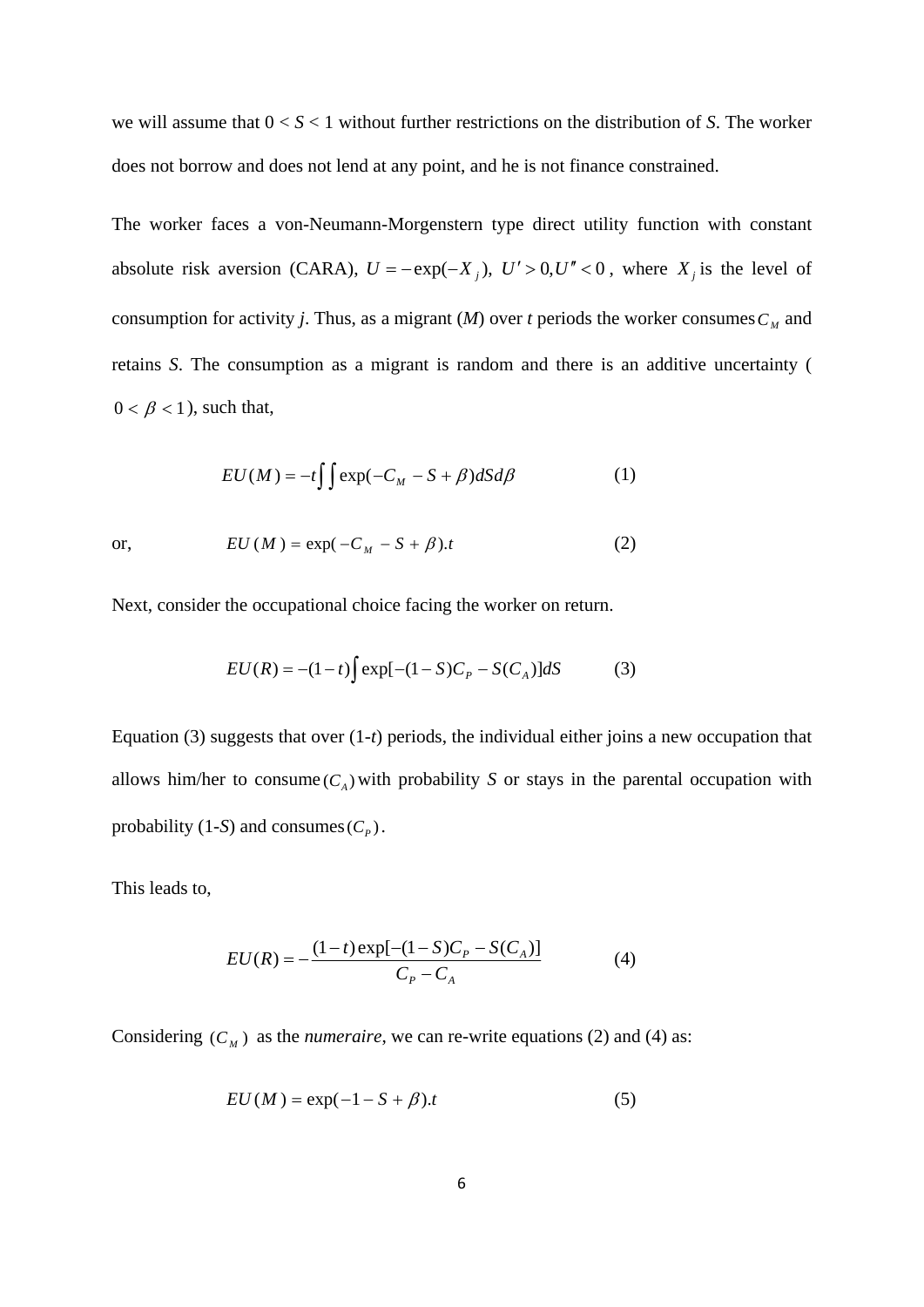and, 
$$
EU(R) = -\frac{(1-t)\exp[-(1-S)\tilde{C}_P - S(\tilde{C}_A)]}{\tilde{C}_P - \tilde{C}_A}
$$
(6)

where  $\tilde{C}_j$  are reformulated consumption levels obtained from the j<sup>th</sup> occupation, *j*= *P*, *A*.

At the margin, an individual is indifferent between the expected utility to stay as a migrant or return home and earn an expected income by either joining the parental occupation or by choosing an alternative. Thus, equating (5) and (6), we solve for *S*\*, as the probability of a migrant worker to choose an *alternative* occupation on return.

$$
S^* = \frac{\widetilde{C}_P + \beta + \ln\left[\frac{t(\widetilde{C}_A - \widetilde{C}_P)}{1 - t}\right] - 1}{1 + \widetilde{C}_P - \widetilde{C}_A} \tag{7}
$$

Over appropriate values of the parameters of the model, one can show that *S\** exists and is unique within [0,1]  $\cdot$ <sup>4</sup> Intuitively, one can argue that  $EU(M) > EU(R)$  over a considerable range of *S*, such that all individuals distributed with *S< S\** shall be employed in the parental profession, while those with *S > S\** shall be in an alternative occupation. It is possible that the payoff from the alternative occupation is a function of *S*, as one would expect with selfemployment behaviour aided by savings accumulated as a migrant.

Interestingly, from (7) it follows that the duration of migration has a positive impact on *S\**. This means that the longer the worker stays away from home, the more likely it is that he/she joins an alternative occupation if the consumption from parental occupation falls short of that obtained from the alternative occupation. In other words,

1

<sup>4</sup> The program and numerical solutions are available on request.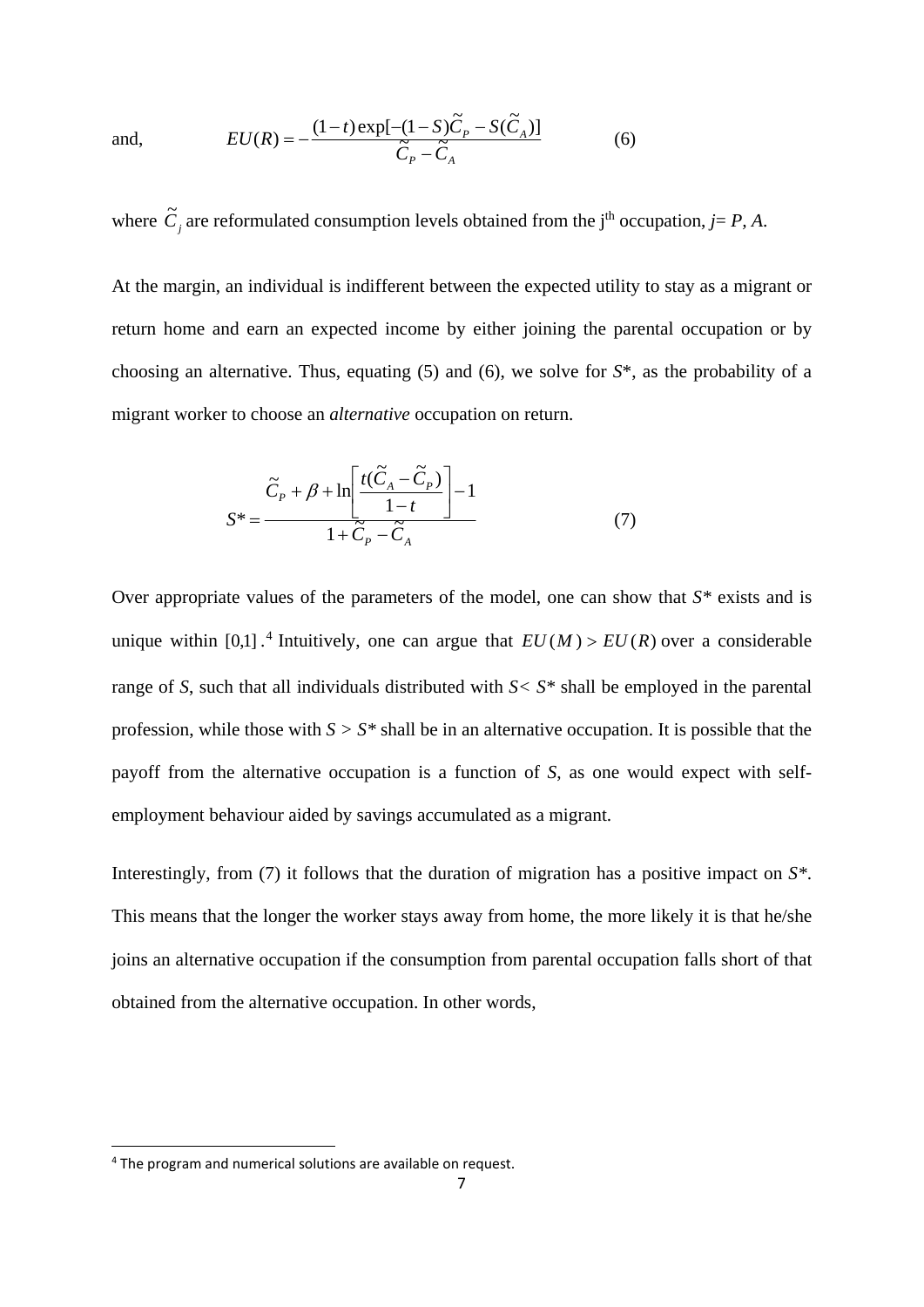$$
\frac{\delta S^*}{\delta t} = \frac{1}{(1-t)t(1+\widetilde{C}_P - \widetilde{C}_A)} < 0, \quad \text{iff} \quad 1 < (\widetilde{C}_A - \widetilde{C}_P) \tag{8}
$$

It is easy to check from (8) that  $\lim_{t \to 0} \frac{\delta S^*}{\delta t} \to \infty$  $\delta S^*$  $\frac{0}{0.0}$   $\rightarrow \infty$ , which implies that if the person spends no time

away from home, the probability of choosing the parental profession is extremely high (since for all *S<S\**, individuals stay in parental occupation). Alternatively, as the person stays longer as a migrant, *S\** becomes positive finite and implies that the intergeneration persistence in the same industry gradually withers away.

In other words, condition (8) suggests that longer duration of migration raises the probability of joining the alternative occupation if the condition holds. This forms an empirically testable proposition. In our empirical analysis, we attempt to test the effect of migration and its variation in terms of destination, industry of employment during migration and numbers of migration spell on the intergenerational persistence of occupation.

### **3. Data and descriptive statistics**

We use data from the 64<sup>th</sup> round survey on "Employment, Unemployment and Migration" Particulars", carried out by National Sample Survey Office, India during July 2007 to June 2008. The survey collects information from a nationally representative sample of households covering all the states of India. On the issue of migration, the survey collects information on both long-term and short-term migration. Short-term migration is defined as a migration spell between 1 to 6 months. Our analysis is based on male individuals who are 18-30 years old and live in rural areas.

Table 1 gives the descriptive statistics of the sample used for the analysis. The first column of numbers reports the intergenerational persistence, age, marital status, education, caste and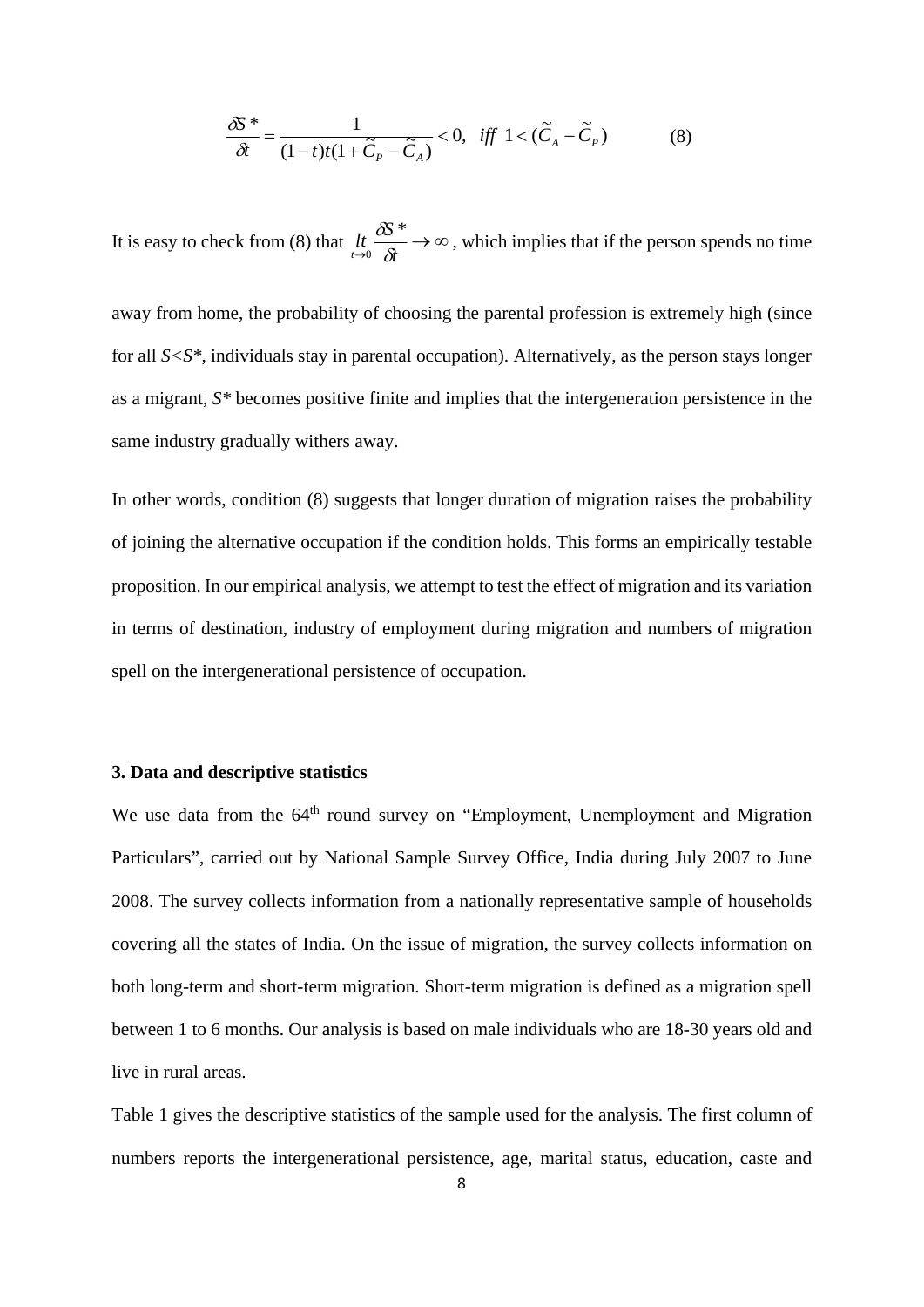religion of the full sample. The next two columns provide the same information for individuals

with and without short-term migration experience, respectively.

|                                   | All                | Migrants     |              |  |  |  |  |  |
|-----------------------------------|--------------------|--------------|--------------|--|--|--|--|--|
|                                   | Sample proportions |              |              |  |  |  |  |  |
| Intergenerational persistence     | 0.70               | 0.61         | 0.72         |  |  |  |  |  |
|                                   |                    |              |              |  |  |  |  |  |
| Short-term migration              | 0.19               |              |              |  |  |  |  |  |
|                                   |                    |              |              |  |  |  |  |  |
| Age §                             | 22.79 (4.07)       | 22.38 (3.89) | 22.88 (4.11) |  |  |  |  |  |
| Married                           | 0.38               | 0.38         | 0.38         |  |  |  |  |  |
| Education                         |                    |              |              |  |  |  |  |  |
| No formal education               | 0.23               | 0.29         | 0.22         |  |  |  |  |  |
| Primary                           | 0.21               | 0.23         | 0.20         |  |  |  |  |  |
| Secondary                         | 0.44               | 0.39         | 0.45         |  |  |  |  |  |
| Higher secondary                  | 0.07               | 0.05         | 0.08         |  |  |  |  |  |
| College or more                   | 0.05               | 0.04         | 0.05         |  |  |  |  |  |
|                                   |                    |              |              |  |  |  |  |  |
| <b>Scheduled Tribe</b>            | 0.18               | 0.16         | 0.19         |  |  |  |  |  |
| <b>Scheduled Caste</b>            | 0.19               | 0.23         | 0.18         |  |  |  |  |  |
| Other Backward Caste              | 0.40               | 0.43         | 0.40         |  |  |  |  |  |
| <b>General Caste</b>              | 0.23               | 0.19         | 0.24         |  |  |  |  |  |
| Hindu                             | 0.77               | 0.81         | 0.77         |  |  |  |  |  |
| Muslim                            | 0.12               | 0.14         | 0.12         |  |  |  |  |  |
| Christian                         | 0.06               | 0.03         | 0.07         |  |  |  |  |  |
| Other religion                    | 0.04               | 0.02         | 0.05         |  |  |  |  |  |
|                                   |                    |              |              |  |  |  |  |  |
| Number of observations            | 21856              | 4171         | 17685        |  |  |  |  |  |
| § Mean value (standard deviation) |                    |              |              |  |  |  |  |  |

| Table 1: Descriptive statistics |  |
|---------------------------------|--|
|---------------------------------|--|

The table shows that 70% individuals in our sample work in the industry where their fathers are also employed<sup>5</sup>. The persistence is  $61\%$  among individuals with short-term migration experience, compared to 72% among individuals without short-term migration experience. In terms of age and marital status, short-term migrants and non-migrants are very similar. Education is slightly higher among non-migrants. Among the migrants, there are 29% individuals without any formal education whereas there are 22% among non-migrants. However, there are 39% with secondary education among migrants compared to 45% among

1

<sup>5</sup> Persistence is defined as father and son being employed in an industry with same two digit industrial classification.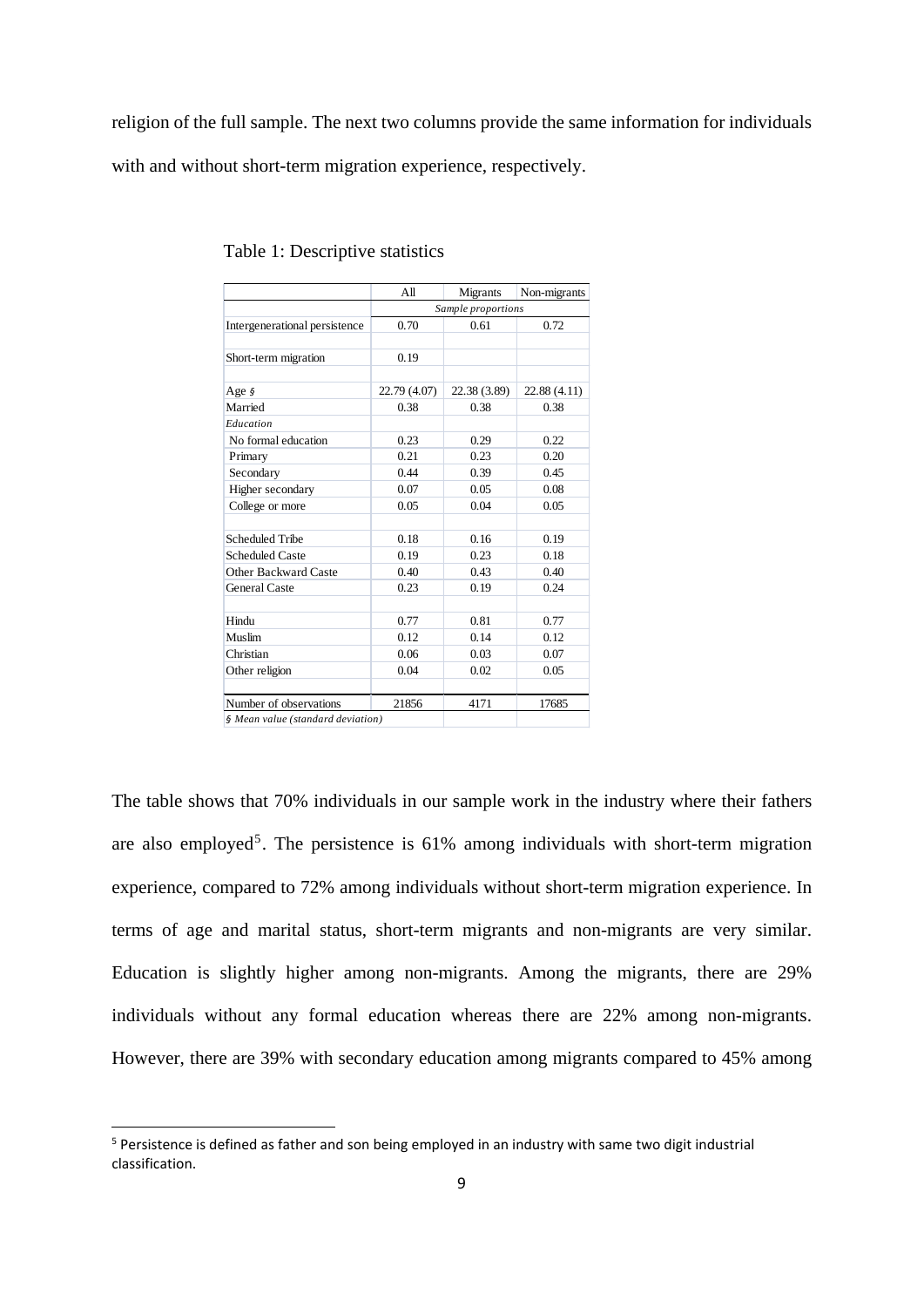non-migrants. We also observe that the percentage of individuals with higher secondary or more education is slightly high among non-migrants. There are more individuals from Scheduled Castes and Other Backward Castes among the migrants than from Scheduled Tribes (ST) and general caste. Hindus and Muslims have more short-term migration experience than that of Christians and other religions.

Further descriptive analysis shows that persistence is the highest (76%) when the father is employed in the agricultural sector, followed by the construction sector (62%). Low level of persistence is observed when the father is employed in public administration (9%) and education industry (14%). The persistence in agriculture is 64% for migrant sample and 79% for non-migrant sample. However, the persistence in construction sector differs significantly between migrants (76%) and non-migrants (57%). It seems that the large part of change in persistence for migration happens through shifts between agriculture and construction sector. There is also considerable variation among the migrants in terms of destination, frequency of migration and industry experience during migration. Among the migrants 78% moved to urban areas for employment and 21% to another rural area. There are 43% migrants with one migration spell, 28% with two spells, 13% with three, and the rest with more than three spells in a year. The majority (82%) of the migrants worked in an industry during migration spell that is different from the industry where their fathers work in their native place.

#### **4. Estimation results**

In this section we use an econometric model to estimate the effect of short-term migration on the intergenerational persistence of industry. The dependent variable takes value 1 if father and son work in same industry, 0 otherwise. The main explanatory variable is a dummy variable for the son's short-term migration for employment during the last year. The model includes variables for age, marital status, and education of son, parental education, household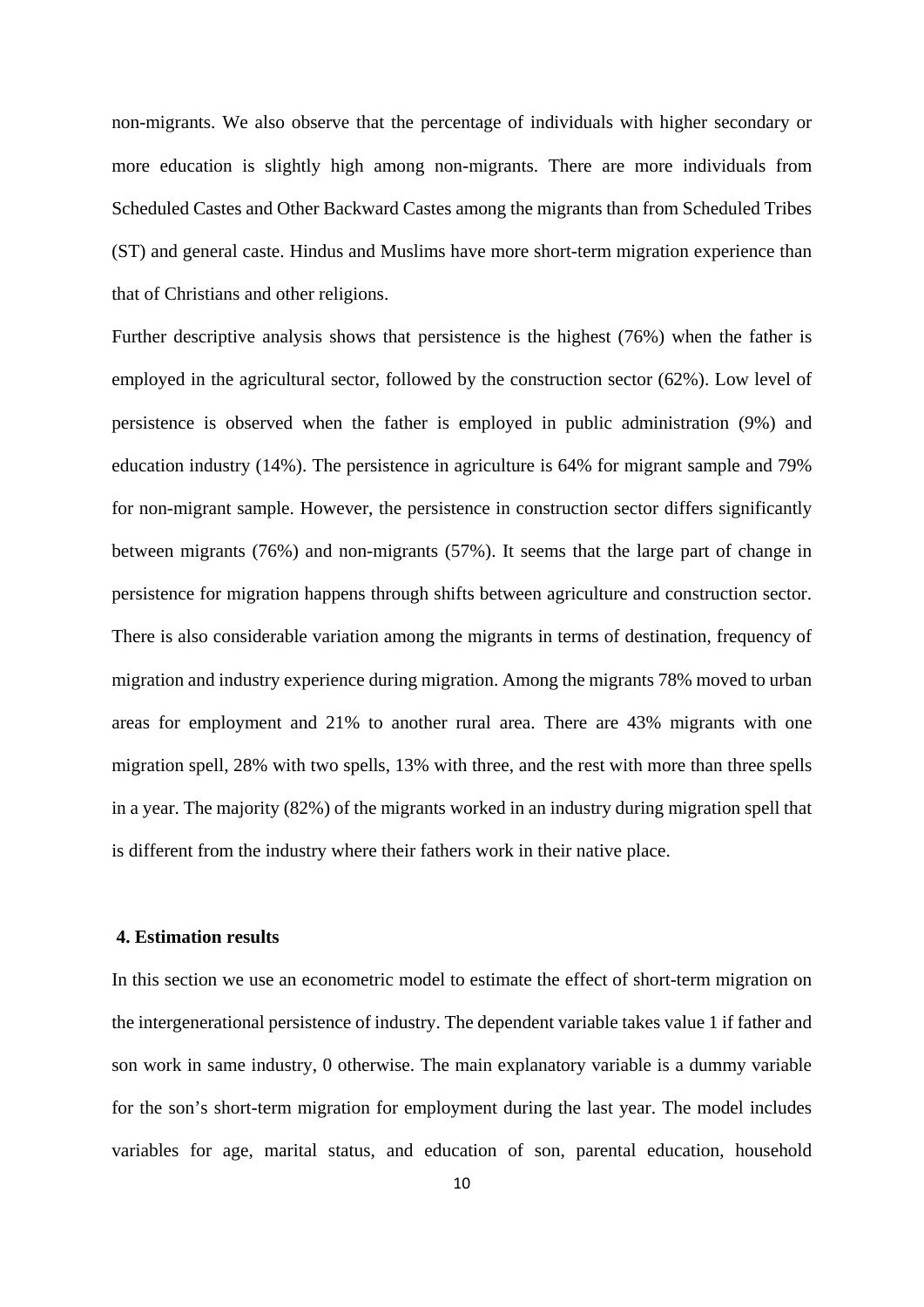characteristics like land ownership, caste and religion. Since local economy is an important predictor of job opportunities, hence of intergenerational persistence of industry, the model also includes district fixed effects.

Estimation of the model raises issues of sample selection and endogeneity. In the model described above the migration dummy variable is treated as exogenous. It is reasonable to assume that migrants are a self-selected group in terms of unobservable factors like motivation and risk aversion. If migrants are less risk averse than non-migrants, they may be more likely to engage in works that their fathers do not do. Under this rationale, the migration decision is endogenous to the decision to work, upon return, in the industry where the father is employed. It is also possible that short-term internal migration decision and occupational choice decision upon return are simultaneous. All these issues can be described as omitted variable problem. A variety of approaches are employed in literature to address the issues of sample selection and endogeneity. Demurger and Xu (2011) use a recursive bivariate probit model to estimate the effect of return migration on self-employment decision in rural China. Carletto and Kilic (2011) apply the instrumental variable approach to estimate the effect of migration experience on occupational mobility in Albania.

We estimate both a recursive bivariate probit model where migration decision is modelled separately and a simple probit model. We find similar results. In the following, we report the estimates from the probit model and discuss the results of recursive bivariate probit model as robustness check.

In order to address potential selection bias, we have considered a probit model and instrumental variable approach. In the process, we have taken the district fixed effects for 580 districts all over the country. Our results do accommodate these many intercepts. The sample selection bias should not pose a serious problem for these results because the district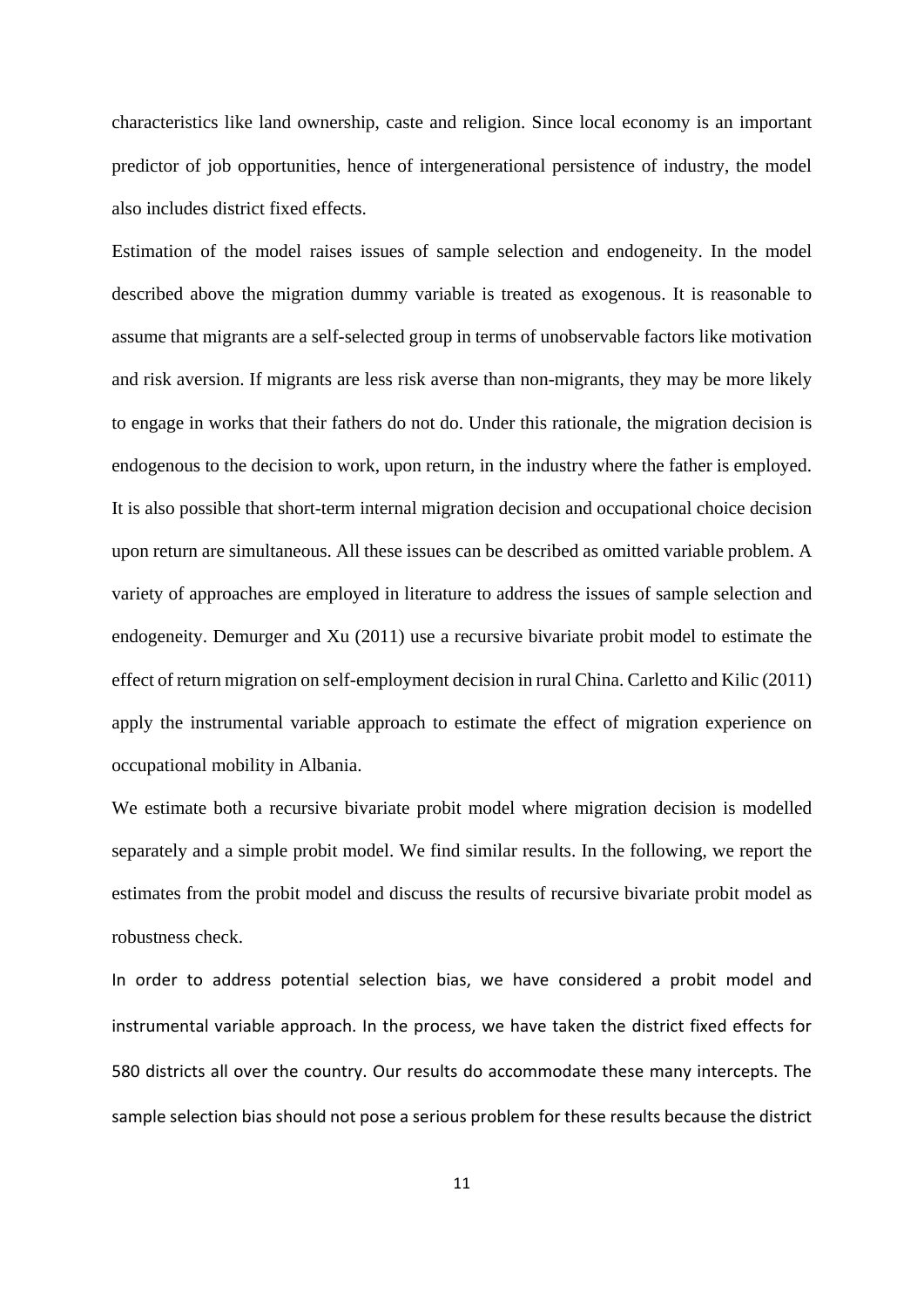fixed effects with district‐specific macro indicators capture the origin related issues between migrants and non‐migrants.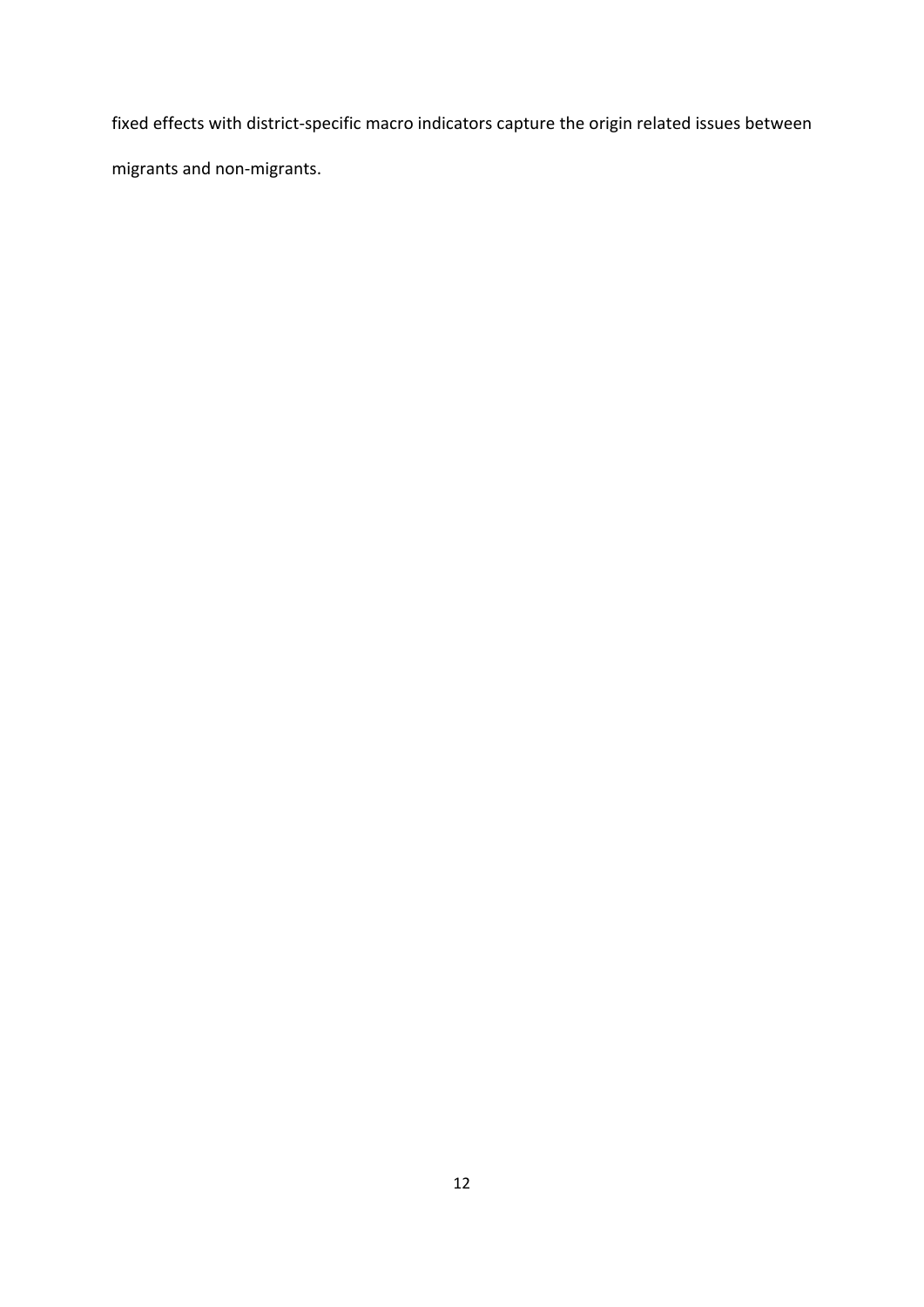|                                                                   | (i)          |  |             |              | (ii) |            |              | (iii) |            |
|-------------------------------------------------------------------|--------------|--|-------------|--------------|------|------------|--------------|-------|------------|
|                                                                   | Coeffcient   |  | S. Error    | Coeffcient   |      | S. Error   | Coeffcient   |       | S. Error   |
| Short-term migration                                              | $-0.352$ *** |  | 0.027       | $-0.352$ *** |      | 0.028      | $-0.335$ *** |       | 0.028      |
|                                                                   |              |  |             |              |      |            |              |       |            |
| Age                                                               | $-0.006$ *   |  | 0.003       | $-0.006$ *   |      | 0.004      | $-0.009$ **  |       | 0.004      |
| Married                                                           | $0.098$ ***  |  | 0.026       | $0.090$ ***  |      | 0.027      | $0.075$ ***  |       | 0.027      |
| Education (no fomal education omitted)                            |              |  |             |              |      |            |              |       |            |
| Primary                                                           | $-0.131$ *** |  | 0.033       | $-0.131$ *** |      | 0.034      | $-0.152$ *** |       | 0.035      |
| Secondary                                                         | $-0.273$ *** |  | 0.029       | $-0.233$ *** |      | 0.031      | $-0.273$ *** |       | 0.032      |
| Higher secondary                                                  | $-0.456$ *** |  | 0.044       | $-0.352$ *** |      | 0.047      | $-0.420$ *** |       | 0.047      |
| College or more                                                   | $-0.974$ *** |  | 0.049       | $-0.810$ *** |      | 0.053      | $-0.899$ *** |       | 0.054      |
| Father's education (no formal education omitted)                  |              |  |             |              |      |            |              |       |            |
| Primary                                                           |              |  |             | $-0.042$     |      | 0.032      | $-0.061$ *   |       | 0.032      |
| Secondary                                                         |              |  |             | $-0.177$ *** |      | 0.032      | $-0.207$ *** |       | 0.032      |
| Higher secondary                                                  |              |  |             | $-0.463$ *** |      | 0.075      | $-0.510$ *** |       | 0.076      |
| College or more                                                   |              |  |             | $-0.628$ *** |      | 0.086      | $-0.701$ *** |       | 0.086      |
| Mother's education (no formal education omitted)                  |              |  |             |              |      |            |              |       |            |
| Primary                                                           |              |  |             | 0.017        |      | 0.040      | 0.011        |       | 0.040      |
| Secondary                                                         |              |  |             | $-0.025$     |      | 0.049      | $-0.017$     |       | 0.049      |
| Higher secondary                                                  |              |  |             | 0.056        |      | 0.199      | 0.089        |       | 0.201      |
| College or more                                                   |              |  |             | $-0.057$     |      | 0.242      | $-0.016$     |       | 0.245      |
| Land owned (less than 0.005 hectare omitted)                      |              |  |             |              |      |            |              |       |            |
| 0.005 to 0.01 hectare                                             |              |  |             |              |      |            | 0.000        |       | 0.048      |
| $0.01$ to $0.2$ hectare                                           |              |  |             |              |      |            | $-0.035$     |       | 0.049      |
| $0.2$ to $0.4$ hectare                                            |              |  |             |              |      |            | $-0.021$     |       | 0.049      |
| 0.4 to 1 hectare                                                  |              |  |             |              |      |            | $0.203$ ***  |       | 0.046      |
| 1 to 2 hectare                                                    |              |  |             |              |      |            | $0.377$ ***  |       | 0.048      |
| more than 2 hectare                                               |              |  |             |              |      |            | $0.555$ ***  |       | 0.054      |
| Caste (General Caste omitted)                                     |              |  |             |              |      |            |              |       |            |
| <b>Scheduled Tribe</b>                                            | $0.169$ ***  |  | 0.048       | $0.122$ **   |      | 0.050      | $0.176$ ***  |       | 0.051      |
| <b>Scheduled Caste</b>                                            | $-0.181$ *** |  | 0.035       | $-0.225$ *** |      | 0.036      | $-0.091$ **  |       | 0.038      |
| Other Backward Caste                                              | $-0.010$     |  | 0.030       | $-0.042$     |      | 0.031      | 0.010        |       | 0.032      |
| Religion (Hindu omitted)                                          |              |  |             |              |      |            |              |       |            |
| Muslim                                                            | $-0.286$ *** |  | 0.039       | $-0.303$ *** |      | 0.040      | $-0.243$ *** |       | 0.040      |
| Christian                                                         | 0.040        |  | 0.095       | 0.037        |      | 0.100      | 0.021        |       | 0.101      |
| Other religion                                                    | $0.128$ *    |  | 0.077       | 0.131        |      | 0.081      | 0.108        |       | 0.081      |
| Log likelihood                                                    |              |  | $-10531.20$ |              |      | $-9960.37$ |              |       | $-9824.73$ |
| Number of observations                                            |              |  | 19,618      |              |      | 18,565     |              |       | 18,549     |
| ***,** & * stand for significance at 1%, 5% and 10%, respectively |              |  |             |              |      |            |              |       |            |

Table 2: Estimates from probit model of intergenerational persistence

Three different specifications of the probit model are estimated, progressively incorporating additional variables. All of them include control for caste, religion and district fixed effects. Table 2 presents the estimation results. The first specification (i) has 'son' related variables – short-term migration, age, marital status and education in addition to the fixed effects. The estimated coefficient of the variable for short-term migration is negative and highly significant. In terms of marginal effect, the result shows that short-term migration experience of the son reduces his chance of being employed on return in the industry where his father works, by 20%. Age appears to be negatively associated with intergenerational persistence, though the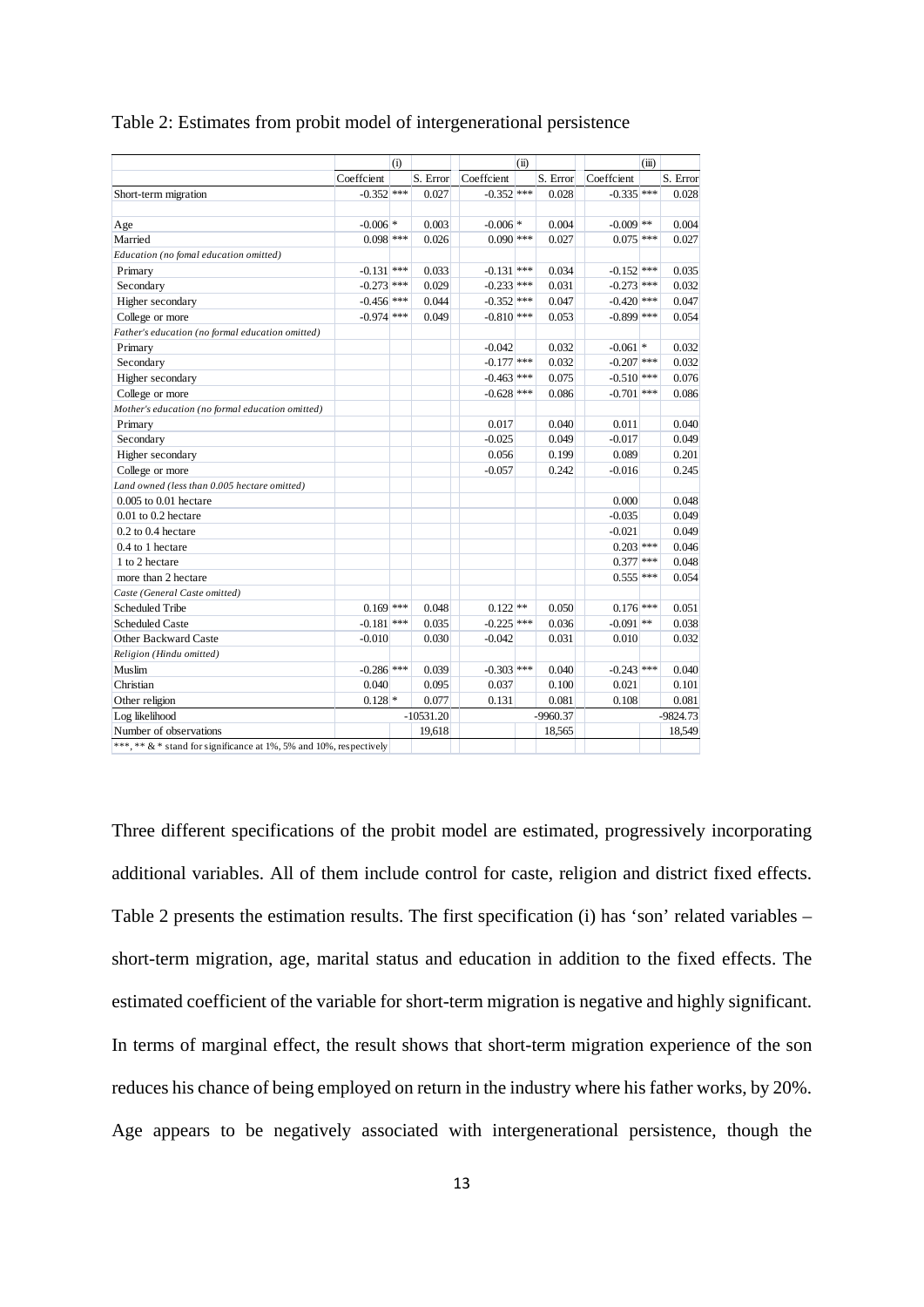coefficient is marginally significant. Married individuals are more likely to be employed in the industry where their fathers work. Estimates of the variables for education show that higher the level of educational attainment, lower is the probability that a father-son pair work in same industry. Looking at the estimates for caste variables, we find that intergenerational persistence is higher among Scheduled Tribes and lower among Scheduled Castes, compared to General Caste. There is also evidence that intergenerational persistence of industry is lower among Muslims than Hindus.

The next specification (ii) incorporates parental education. The estimated coefficient of the variable for short-term migration remains unchanged. Again, the short-term migration experience of the son reduces the chance that the father-son pair are employed in same industry by 20%. The father's education attainment above primary level is associated with lower probability of intergenerational persistence of industry. We find that mother's educational attainment does not exert significant effects on the transmission of industry from father to son. Estimates of other variables and their level of significance are similar to those of specification (i).

In specification (iii) of the probit model, variables for land ownership are included. The coefficient of short-term migration reduces slightly. In terms of marginal effect, the estimate indicates that short-term migration experience reduces the intergenerational persistence of industry by 19%. The estimates of the land ownership variables show that land size of 0.4 hectare or more is associated with higher probability of intergenerational persistence. The persistence with higher land size is driven by the fact that 89% of fathers with 0.4 hectare or more land are working in the agricultural sector, whereas only 56% with less land work in agriculture. Estimates of other variables maintain the same sign and significance as in the previous specifications. Age is negatively, and being married positively associated with intergenerational persistence. The higher the educational attainment of the son, lower is his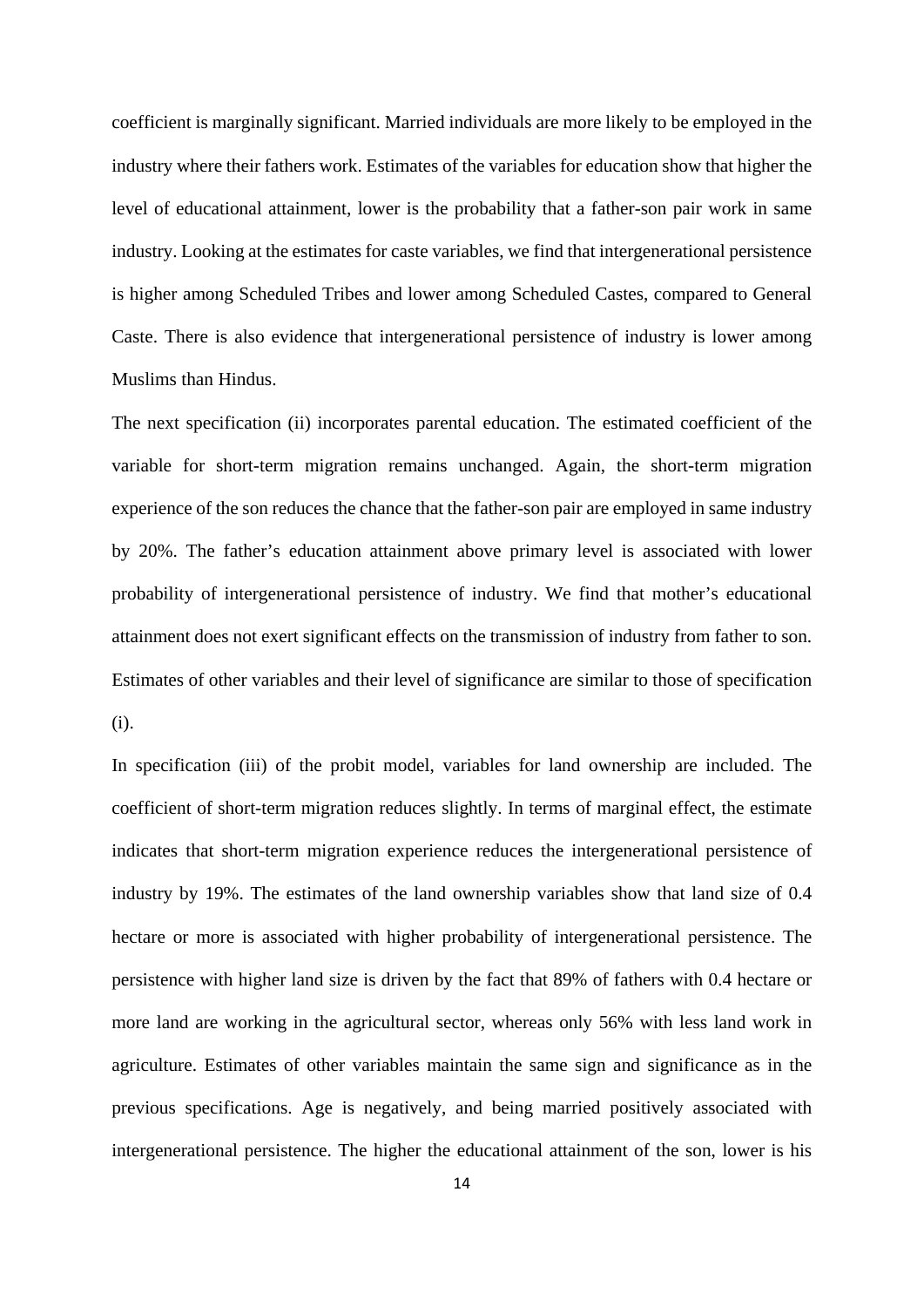chance of being employed in the industry where his father works. The father's education is negatively associated with intergenerational persistence. In all the specifications, the mother's education is insignificant. Intergenerational persistence is higher (lower) among Scheduled Tribes (Scheduled Castes) compared to general caste individuals. Muslim individuals, in comparison to Hindus, are less likely to work in the industry where their fathers work.

As mentioned earlier, we also estimate a recursive bivariate probit model where, in addition to outcome equation of the probit model, a second equation estimates the migration decision. The covariance between the error terms of these two equations is considered to be a measure of the strength of unobservable factors in determining both intergenerational persistence and short-term migration. The identification of parameters in a recursive model depends on the inclusion of valid instruments in the migration equation. Often, the share of migrants in the locality, gauging the migration network, is used as an instrument (Binzel and Assad, 2011; Mendola and Carletto, 2012). We use the share of migrants among male adults in a village hamlet as an instrumental variable in migration decision equation. The equation also incorporates all the variables included in the equation for intergenerational persistence. We find a negative and significant effect of migration on intergenerational persistence. However, the covariance between error terms of the equations is not statistically significant from zero. Further exploration reveals that if we include additional variables, as in the probit model, the significance of covariance changes. It loses its significance when land variables are incorporated in both the equations. This suggests that after including all the variables, the residuals retain vary little to be determining factors in migration and same industry employment decisions. In India, often landless, less educated individuals from SC, ST or OBC engage in short-term employment related migration. Once these factors are accounted for in our model, much of the omitted variable problem disappears.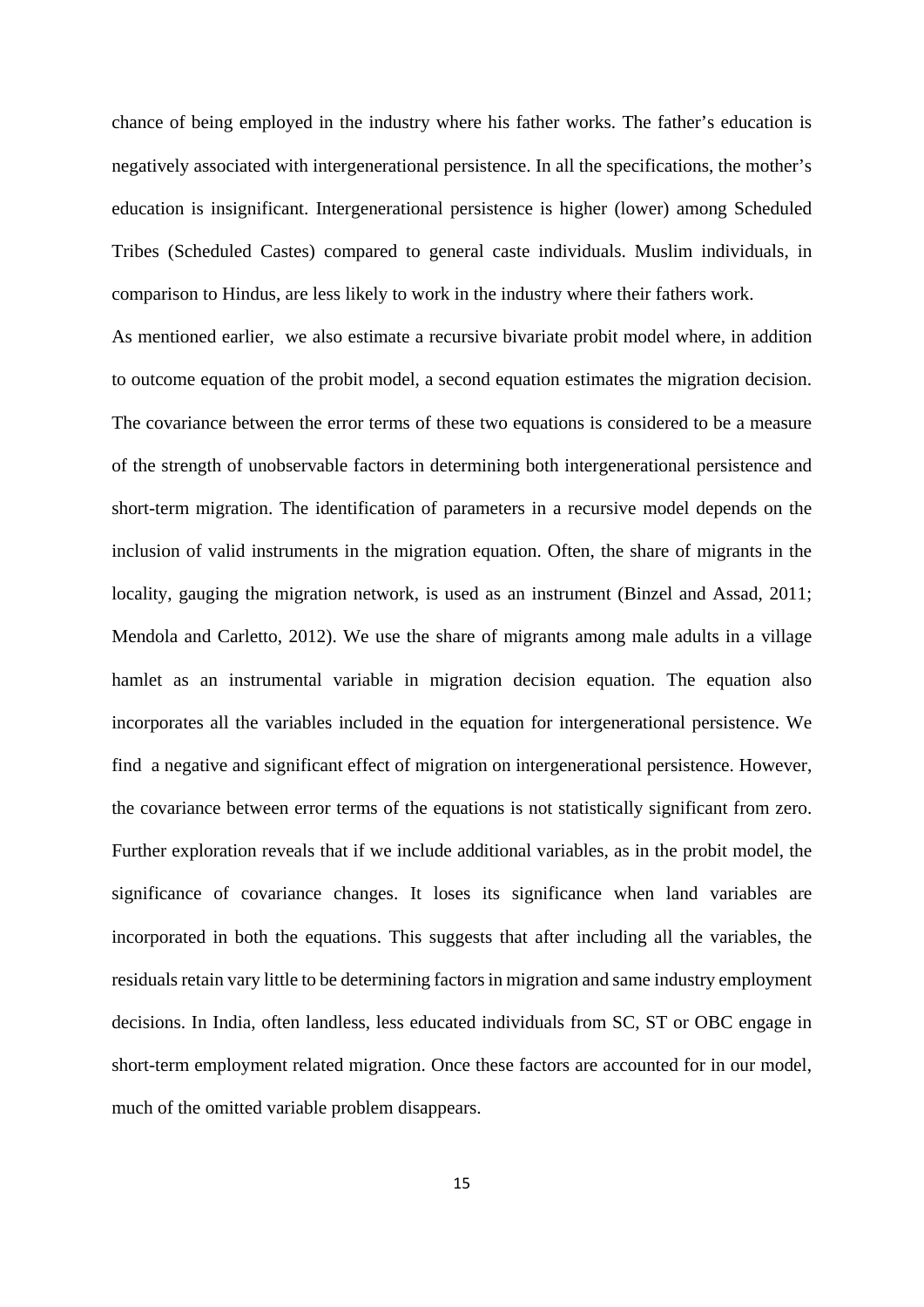The estimation results reported in Table 2 give robust evidence that short-term migration negatively affects intergenerational persistence of industry. Now we turn to the identification of channels through which the migration affects intergenerational persistence. In the next set of estimations, we use the specification (iii) of Table 2 and focus on three possible channels that may generate the negative effect.

The first channel concerns the destination of short-term migration. The wage differential between different migration destinations plays the key role in destination choice. However, other aspects of destination – like diversity of job opportunities, connection to networks and skill acquisition – have important implications for intergenerational persistence of the return migrant. An individual migrating from a rural area to another rural area will be less exposed to these aspects than an individual who migrates from a rural area to an urban area. In the full specification of probit model, we introduce two variables, dividing migration into rural to rural and rural to urban migration. Estimation result is presented in specification (i) of Table 3. Though the model incorporates the full set of variables, marginal effect of the main variables are reported for the sake of space. It shows that short-term migration from rural to rural areas reduces the intergenerational persistence by 7%. However, the effect of rural to urban migration is 23%, more than three times the effect of rural to rural migration.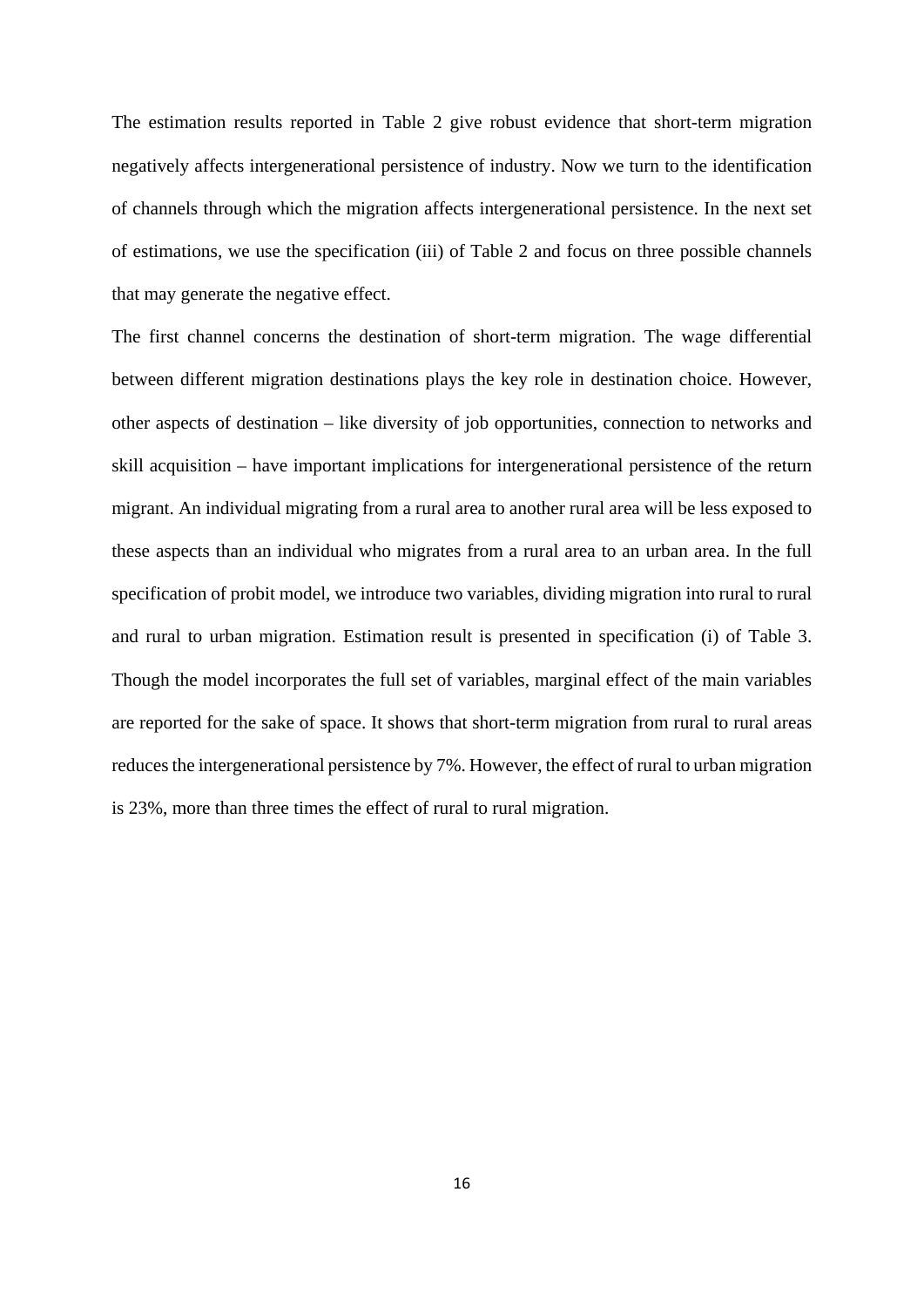|                                       |                 | (i)         |          |                 | (ii) |             |                 | (iii)  |             |
|---------------------------------------|-----------------|-------------|----------|-----------------|------|-------------|-----------------|--------|-------------|
|                                       | Marginal effect |             | S. Error | Marginal effect |      | S. Error    | Marginal effect |        | S. Error    |
| Destination                           |                 |             |          |                 |      |             |                 |        |             |
| Rural to rural                        | $-0.072$ **     |             | 0.032    |                 |      |             |                 |        |             |
| Rural to urban                        | $-0.233$ ***    |             | 0.021    |                 |      |             |                 |        |             |
| Number of migration spells            |                 |             |          | $-0.109$ ***    |      | 0.010       |                 |        |             |
| Number of migration spells squared    |                 |             |          | $0.009$ ***     |      | 0.002       |                 |        |             |
| Work experince during migration spell |                 |             |          |                 |      |             |                 |        |             |
| In same industry as father            |                 |             |          |                 |      |             | $0.372$ ***     |        | 0.014       |
| In different industry from father     |                 |             |          |                 |      |             | $-0.377$ ***    |        | 0.023       |
| Log likelihood                        |                 | $-9816.007$ |          |                 |      | $-9812.154$ |                 |        | $-9532.132$ |
| Number of observations                |                 |             | 18.549   | 18,549          |      |             |                 | 18,549 |             |

|  |  |  | Table 3: Channels through which short-term migration affects intergenerational persistence |  |
|--|--|--|--------------------------------------------------------------------------------------------|--|
|  |  |  |                                                                                            |  |

The second channel concerns the number of migration spells a migrant had in the previous year. A migration spell is defined as at least 15 days away from home for employment. Conceptually, the longer the migration spell, the more is the possibility of acquiring skill. Work experience during a migration spell affects skill acquisition that makes an individual less reliant on the skills transmitted from previous generation, hence reducing the chance of intergenerational persistence. Longer migration spell may also lead to savings that upon return forms the capital for self-employment. In either case, work experience during migration is likely to have a bearing on intergenerational persistence. However, we don't have information on the length of migration spell. It is reasonable to assume that the number of migration spells is positively correlated with total length of migration period. The higher the number of spells, the higher will be the amount of skill acquired during migration, and hence the lower the probability if intergenerational persistence. However, too many spells in a year may lead to less skill formation as the length of each spell is likely to be small. Migration to different destinations in each spell may further affect skill formation during migration. We do not have information on destination in each spell. We assume that circular migration may be motivated by employment opportunities spread over seasons in different destinations. In order to estimate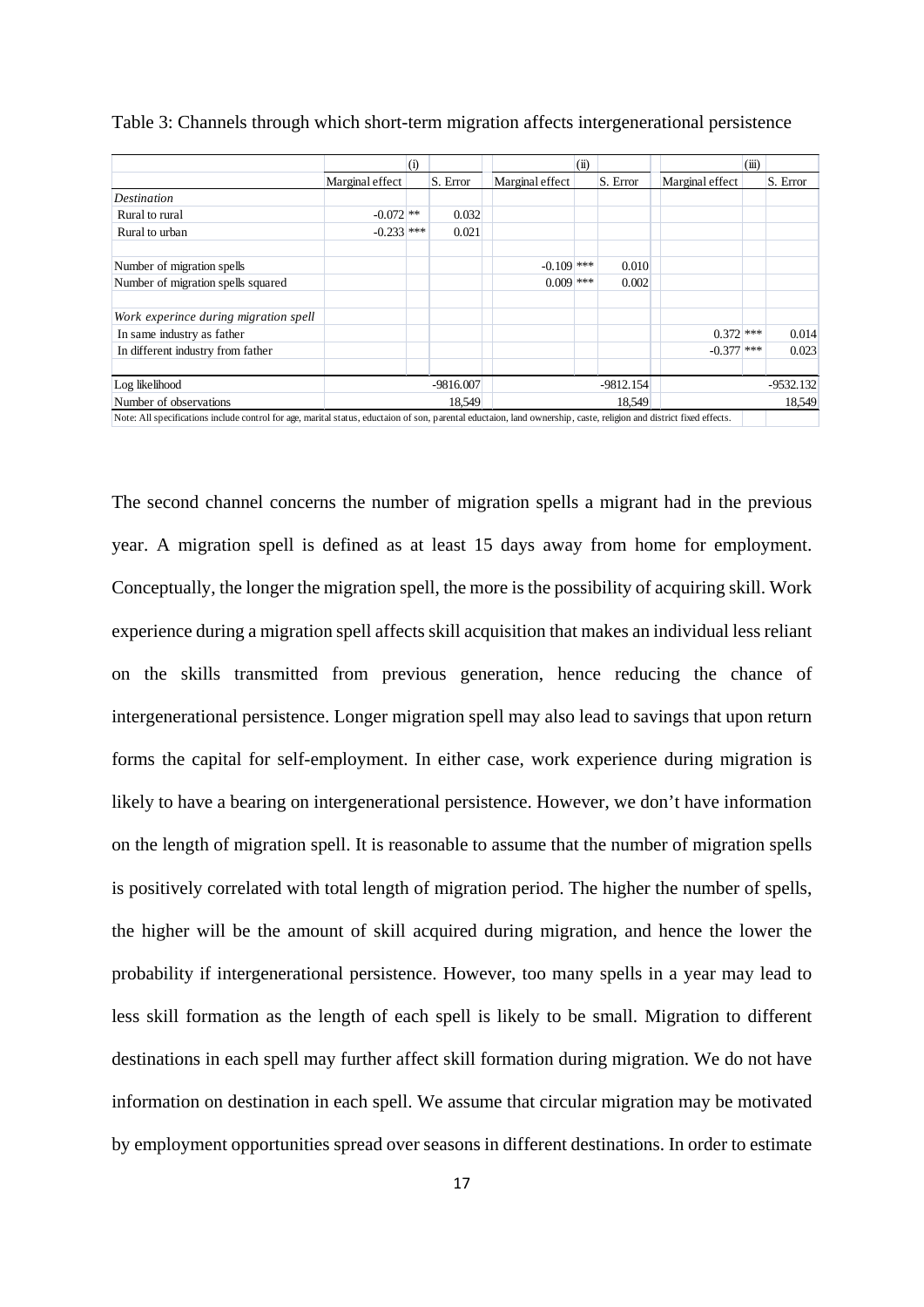the possible non-linear effect of the number of migration spells on intergenerational persistence, we use both the number of migration spells and its squared term in the model. Estimation results are presented in specification (ii) of Table 3. It shows that a migration spell reduces the probability of intergenerational persistence by 10%. However, an additional spell also increases the probability by 1%. The results suggest that if an individual has ten migration spells in a year, his probability of being employed in the industry where his father works is not different from those who do not migrate.

As for the third channel, we focus on the effect of the nature of work experience during migration on the return migrant's probability of working in the industry there his father is employed. In particular, we examine whether an individual's work experience during migration spell in an industry different from where his father is employed affects intergenerational persistence when the migrant returns. On one hand, an individual's work experience in a different industry during migration leads to acquisition of a set of skills that is not possessed by his father. This skill difference may lead to lower probability that father and son are employed in the same industry. On the other hand, an individual's work in the same industry (as father) during migration may augment the skills transmitted from father, increasing the possibility that the father-son pair works in the same industry when the migrant returns home. We use two dummy variables for same and different industry experience during migration spell in specification (iii). The estimation results confirm our hypothesis that work experience in same industry as father increases and work experience in different industry decreases intergenerational persistence. More precisely, those who work in the same industry during migration spell are 37% more likely and those who work in different industry are 38% less likely to work, upon return, in the industry where the father works than those who don't migrate.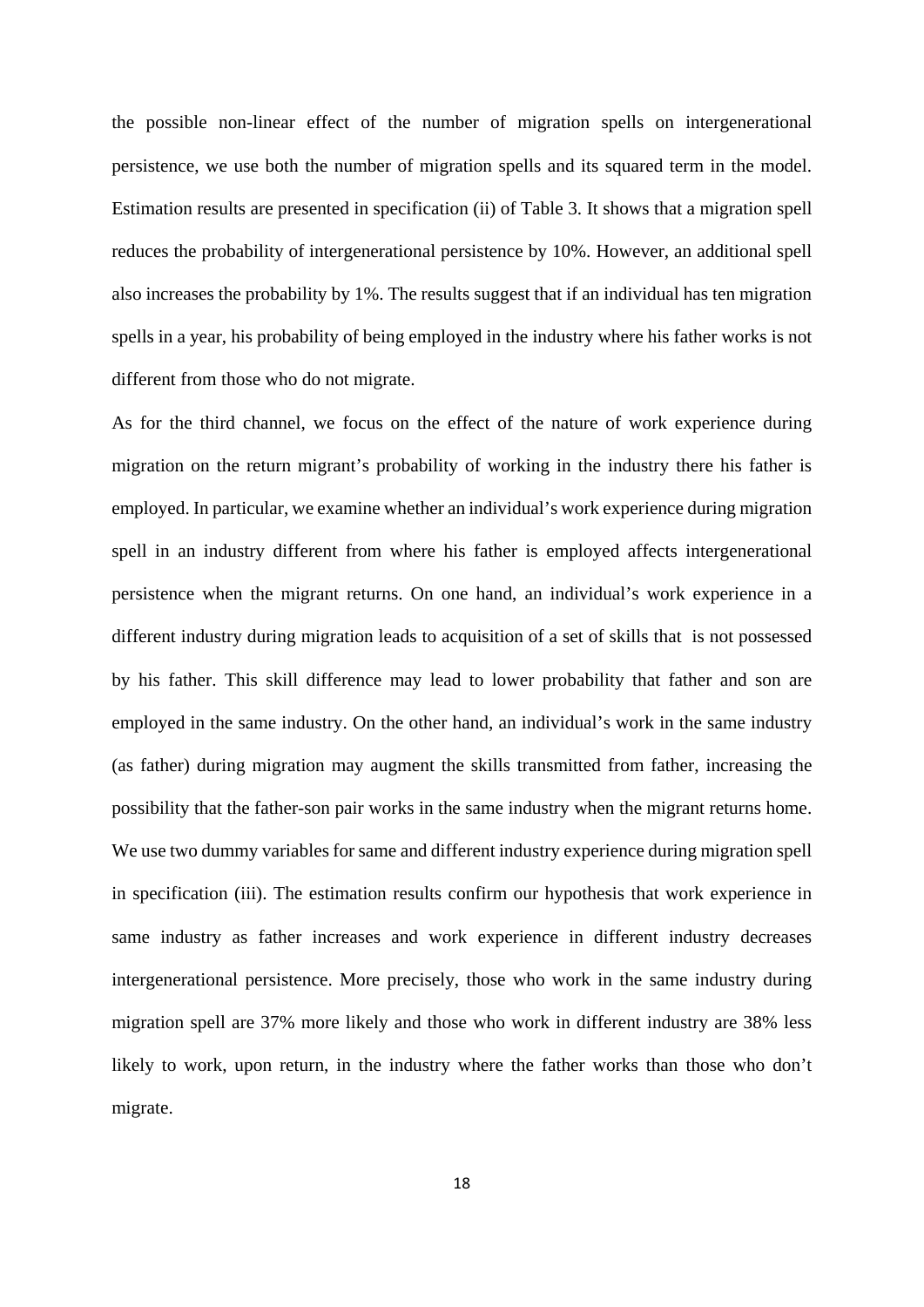#### **5. Conclusion**

This paper studies the effect of short-term internal migration on the intergenerational persistence of industry upon return to native village. We use a simple theoretical framework that highlights the role of skill, saving or any other productive asset acquired during migration spell in determining the choice between working in the industry where father is employed visà-vis any other industry. We use data from a nationally representative sample survey from India to empirically estimate the effect of migration on intergenerational persistence of industry. The empirical analysis shows that short-term migration reduces the probability that an individual, upon return, works in the industry where his father is engaged.

Using considerable variation among migrants in the destination, number of migration spells and industry experience, we also shed light on the channels through which migration affects intergenerational persistence. The results point to the role of skill acquisition during migration in determining the occupation on return from migration. Particularly, migration to urban areas as opposed to another rural area, for a long duration, with experience to work in an industry different from where the father is employed in the native place, reduces the probability that father-son pair is employed in the same industry. The results have important policy implications. Intergenerational transmission of advantage or disadvantages perpetuates economic inequality. Short-term internal migration can push people out of the trap that gives persistence. Indeed, short-term migration with the possibility of skill formation can reshuffle the distribution of unequal opportunities in the labour market.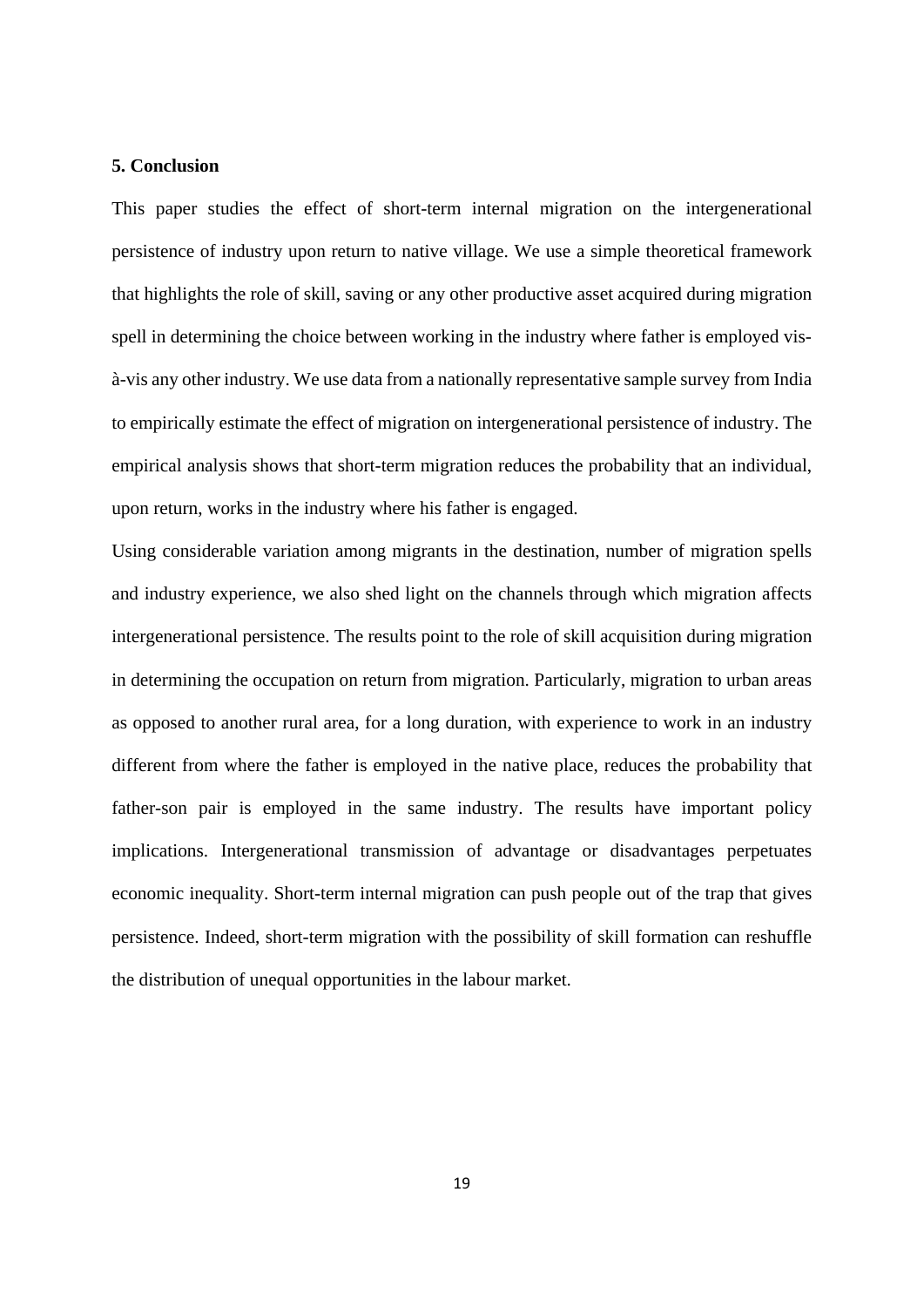### **References**

Amuedo-Dorantes, C. and Pozo, S. (2006). Migration, remittances, and male and female employment patterns. *The American Economic Review*, Vol. 96(2), pp. 222–226.

Beladi, H. and Kar, S. (2015) Skilled and Unskilled Immigrants and Entrepreneurship in a Developed Country, forthcoming, *Review of Development Economics***.**

Binzel, C. and Assaad, R. (2011). Egyptial men working abroad: Labour supply responses by the women left behind, Labour Economics, Vol. 18, pp. S98-S114.

Carletto, C. and Kilic, T. (2011). Moving up the ladder? The impact of migration experience on occupational mobility in Albania. *Journal of Development Studies*, Vol. 47(6).

Cox-Edwards, A. and Rodríguez-Oreggia, E (2009). Remittances and Labor Force Participation in Mexico: An Analysis Using Propensity Score Matching. *World Development*, Vol. 37(5), pp. 1004–1014.

Dahan, M. and Gaviria, A. (2001). Sibling correlations and intergenerational mobility in Latin America, *Economic Development and Cultural Change*, Vol. 49(3).

Demurger, S. and Xu, H. (2011). Return migration: The rise of new entrepreneurs in rural China. *World Development* Vol. 39(10) pp. 1847-1861.

Djajic, S. and Milbourne, R. (1988), A General Equilibrium Model of Guest‐Worker Migration: A Source‐Country Perspective, *Journal of International Economics*, 25, 335‐351.

Gibson, J., McKenzie, D. and Stillman, S. (2011). The impacts of international migration on remaining household members: Omnibus results from a migration lottery program. *Review of Economics and Statistics*.

Katz, E. and Stark, O. (1987). International Migration Under Asymmetric information, *The Economic Journal*, Vol. 97( 387), pp. 718-726.

Martin, R. and Radu, D. (2012). Return Migration: The Experience of Eastern Europe, *International Migration*, Vol 50(6), pp. 109–128.

Majumder, R. (2010). Intergenerational mobility in educational and occupational attainment: A comparative study of social classes in India, *Margin: The Journal of Applied Economic Research*.

Mendola, M. and Carletto, C. (2012) Migration and gender differences in the home labour market: Evidence from Albania, Labour Economics, Vol. 19, pp. 870-880.

Mesnard, A. (2000), Temporary Migration and Capital Market Imperfections", mimeo, ARQADE, University of Toulouse.